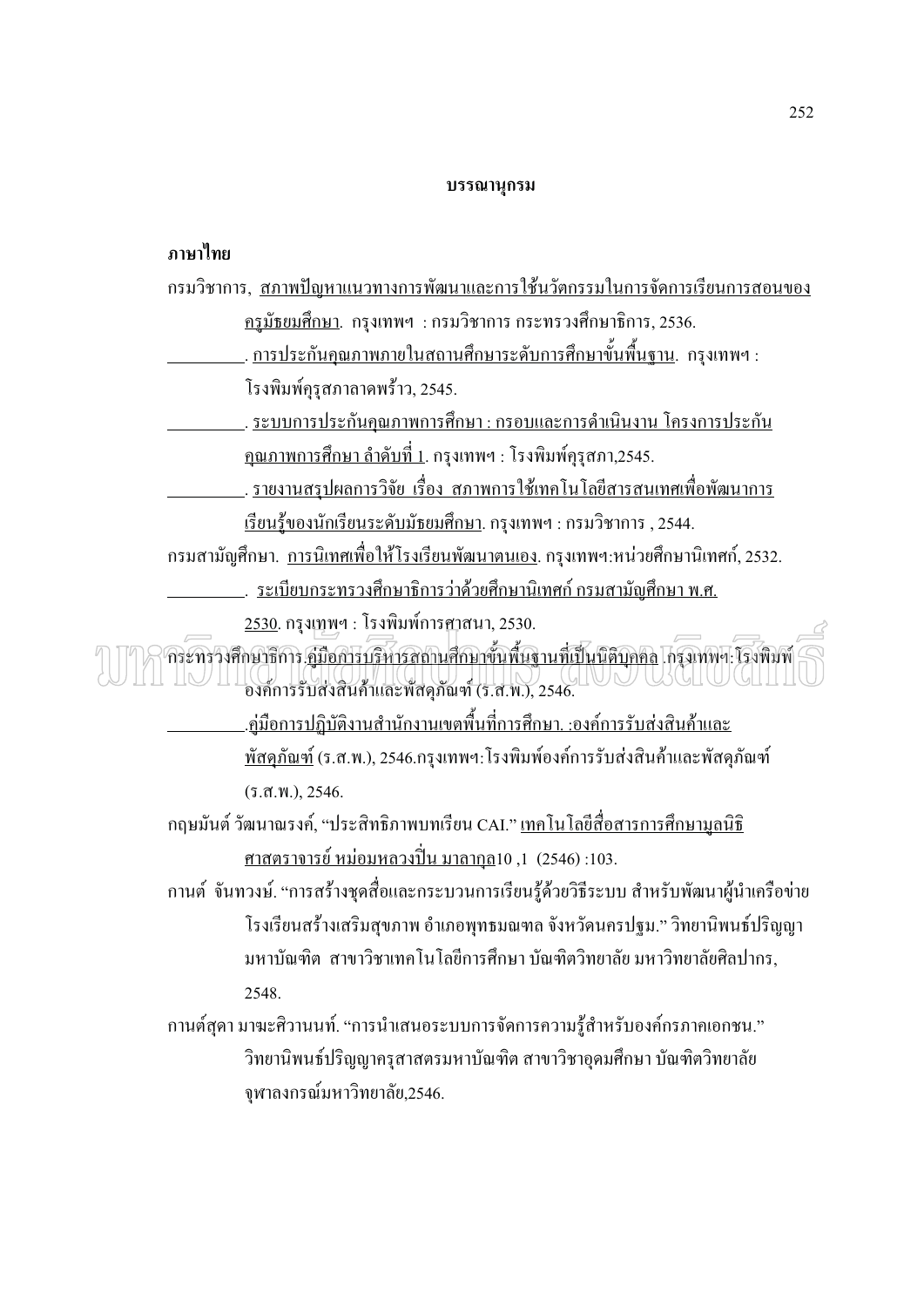- กำพล คงพันธุ์. "ความคิดเห็นของคณะกรรมการสมาคม ผู้ปกครองและศิษย์เก่าต่อการเรียน การสอนโดยยึดผู้เรียนเป็นศูนย์กลางของโรงเรียนในกลุ่มสหวิทยาเขตราชนครินทร์." วิทยานิพนธ์ปริญญามหาบัณฑิต สาขาวิชาการบริหารการศึกษา บัณฑิตวิทยาลัย สถาบัน ราชภัฎธนบุรี, 2548.
- กิดานันท์ มลิทอง, <u>เทคโนโลยีการศึกษาและนวัตกรรม</u>. พิมพ์ครั้งที่ 2. กรุงเทพฯ : ห้างหุ้นส่วน ֖֖֖֖֚֚֚֚֚֚֡֝֬֝֝<br>֧֚֚֝<br>֚֚֚֞ จำกัด อรุณการพิมพ์, 2545.
- กิตติกาญจน์ เกษมสุขจรัสแสง, "การฝึกอบรมเพื่อเตรียมความพร้อมในการจัดการศึกษาขั้นพื้นฐาน ĺ ขององค์การบริหารส่วนตำบล จังหวัดประจวบคีรีขันธ์." <u>วารสารวิชาการ</u> 10,3 (กรกฎาคม-กันยายน 2550): 38.
- กีรดิ ยศยิ่งยง. <u>ความหมายเทคโนโลยีและนวัตกรรมการบริหาร</u> [ออน<sup>"</sup>ไลน์]. เข้าถึงเมื่อ 2 พฤษภาคม 2551. เข้าถึงใด้จาก http://gotoknow.org/blog/innovativemanagement/177002
- ครุสภา. <u>มาตรฐานการปฏิบัติงานของผู้บริหารสถานศึกษาและผู้บริหารการศึกษา</u> [ออนไลน์]. เข้าถึงเมื่อ 1 ธันวาคม 2550. เข้าถึงได้จาก  $\ddot{\phantom{a}}$

http://seesaward.com/modules.php?name=Content&pa=showpage&pid=126

จตุรงค์ ภูอยู่เข็น "พฤติกรรมความเป็นผู้นำทางวิชาการของผู้บริหารและการปฏิบัติงานวิชาการใน  $\pi$ m $\approx$   $\pi$   $\mu^2$ งเรียนประถมศึกษาที่มีผลสัมฤทธิ์ทางการเรียนของนักเรียนแตกต่างกัน : กรณีศึกษา .<br>. โรงเรียนประถมศึกษา สำนักงานการประถมศึกษาจังหวัดนครราชสีมา"." วิทยานิพนธ์ ปริญญาศึกษามหาบัณฑิต สาขาวิชาการบริหารการศึกษา บัณฑิตวิทยาลัย มหาวิทยาลัย ศิลปากร, 2541.

จรัสเนตร ยุววิทยา. "การปฏิบัติงานนิเทศการศึกษาภายในโรงเรียนของผู้บริหารโรงเรียน ประถมศึกษา สังกัดสำนักงานการประถมศึกษาจังหวัด เขตการศึกษา 6 ." วิทยานิพนธ์ปริญญาศึกษามหาบัณฑิต สาขาบริหารการศึกษา มหาวิทยาลัยเกษตรศาสตร์, 2535.

จริยา แก้วหนองเสม็ด. <u>ความต้องการการนิเทศการสอนที่เน้นผู้เรียนเป็นเป็นสำคัญของครู</u>  $\overline{a}$ ׇ֦ׅ֘ <u>โรงเรียนมัธยมศึกษาสังกัดกรมสามัญศึกษาจังหวัดกระบี่</u> [ออนไลน์]. เข้าถึงเมื่อ 10 Septembere 2007. Available from http://www.riclib .nrct.go.th/scripts/abs/t134018..pdf

จักรกฤษณ์ คุ้มรอบ. "สภาพและปัญหาการบริหารโรงเรียนตำรวจตระเวนชายแคนสังกัดกองกำกับ การตำรวจตระเวนชายแดนภาค 3." ปริญญานิพนธ์ การศึกษามหาบัณฑิต มหาวิทยาลัย นเรศวร, 2535.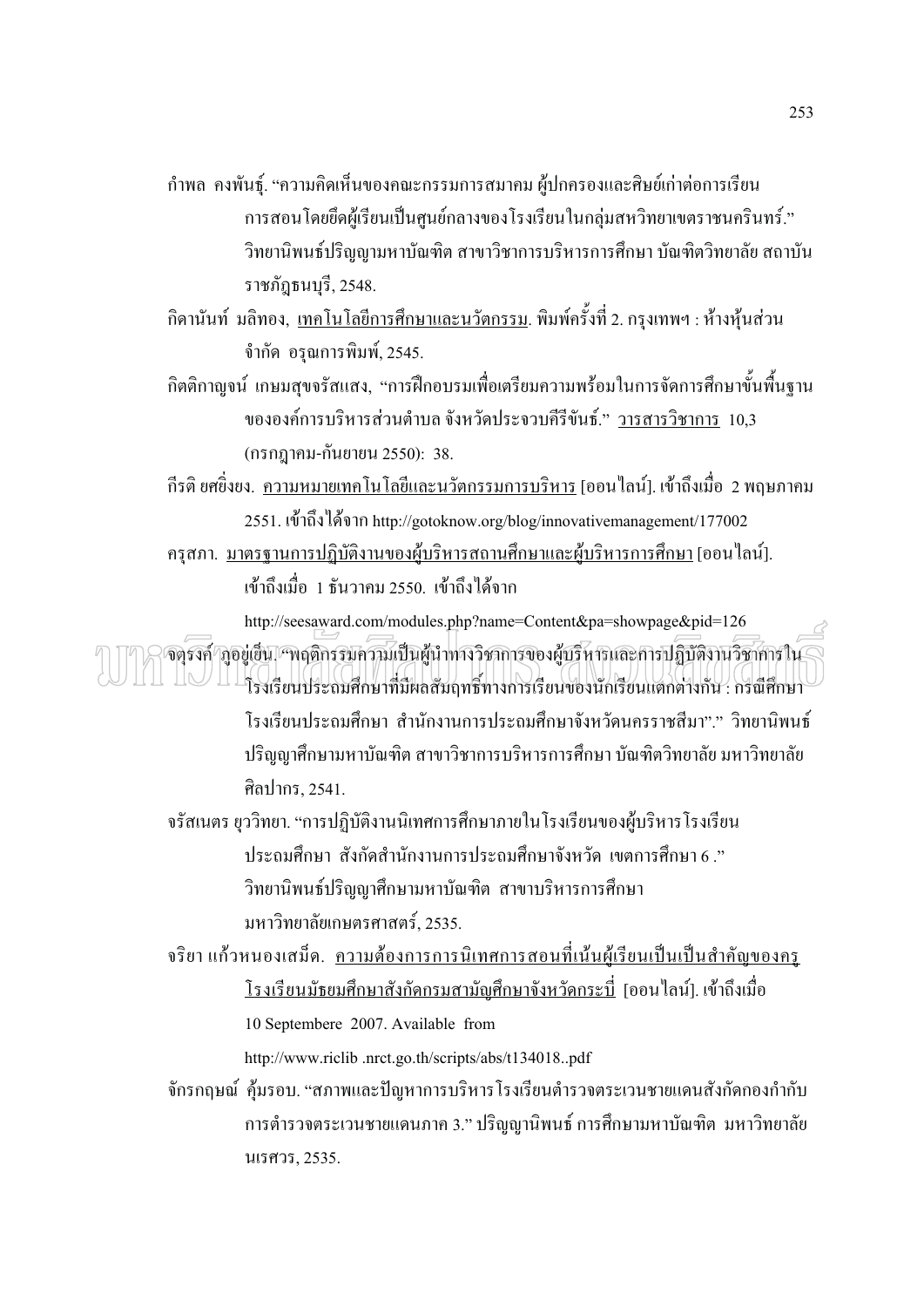- ้จันทนา สุขธนารักษ์. "ปัจจัยที่มีอิทธิพลต่อการจัดการความรู้ทางการพยาบาลตามการรับรู้ของ พยาบาลหัวหน้าหน่วยงานโรงพยาบาลจังหวัดชลบุรี." วิทยานิพนธ์ปริญญาพยาบาล ศาสตรมหาบัณฑิต สาขาวิชาการบริหารการพยาบาล บัณฑิตวิทยาลัย มหาวิทยาลัย บูรพา, 2550.
- ้จันทรานี สงวนนาม. <u>ทฤษฎีและแนวปฎิบัติในกรบริหารสถานศึกษา</u>. กรุงเทพฯ :บุ๊คพอยท์, 2545
- ้จำปี ทิมทอง. "สภาพ ปัญหา และความต้องการจากการใช้อินเทอร์เน็ตเพื่อการเรียนการสอนของครู ในโรงเรียนมัธยมศึกษาที่เข้าร่วมโครงการเครือข่ายคอมพิวเตอร์เพื่อโรงเรียนไทย." วิทยานิพนธ์ปริญญามหาบัณฑิต สาขาวิชาโสตทัศนศึกษา บัณฑิตวิทยาลัย จุฬาลงกรณ์ มหาวิทยาลัย, 2542.
- ี จำลักษณ์ ขุนพลแก้ว. <u>การวิเคราะห์ปัญหา</u> [ออนไลน์]. เข้าถึงเมื่อ 22 ธันวาคม 2551. เข้าถึงได้จาก http://gao.payap.ac.th/ganews0446/gaknowledge0446.html
- จินนา ตันศราวิพุธ และ วัลลี เพชรคำ. "การพัฒนาองค์ความรู้และระบบนวัตกรรม." วารสาร เศรษจกิจและสังคม 43 , 1 (มกราคม-กมภาพันธ์ 2549) : 56.

จีราภรณ์ สุรัมมสภา, <u>ระบบสารสนเทศเพื่องานก่อสร้าง</u> นนทบุรี : มหาวิทยาลัยสุโขทัยธรรมาธิราช, II IVIIKA IKTOILKIU IIITO (KUVUKCHUCHI

ู<br>เจริญศรี พงษ์สิงห์. <u>แนวทางการบริหารและจัดการศึกษาขั้นพื้นฐาน 12 ปี ของท้องถิ่นเพื่อรองรับ</u> <u>ิการกระจายอำนาจทางการศึกษาในภาคตะวันออกเฉียงเหนือ</u>. กรุงเทพฯ: กระทรวงศึกษาธิการ,2543.

- ้เจื้อจันทร์ จงสถิตอยู่. <u>แนวคิดและวิธีการวางแผนการศึกษา</u>. พิมพ์ครั้งที่ 2. กรุงเทพฯ : โรงพิมพ์ และทำปกเจริญผล, 2529.
- ึชญานี ภัทรวารินทร์. "นวัตกรรมการบริหารเพื่อเพิ่มประสิทธิภาพครุ." <u>วารสารคษฎีสารสยาม</u> 2009 5, 5 (มิถุนายน 2552) : 10.
- ์ ชัยยงค์ พรหมวงศ์. <u>การประยุกต์งานวิจัยทางเทคโนโยีและสื่อสารการศึกษา ในประมวลสาระชุด</u> <u>์ วิชา การวิจัยเทคโนโลยีและสื่อสารการศึกษา หน่วยที่ 11-15</u>, พิมพ์ครั้งที่ 2. ปทุมธานี : มหาวิทยาลัยสุโขทัยธรรมาธิราช, 2540.

ชัยวัฒน์ แคงมาคี. "การพัฒนาบทเรียนคอมพิวเตอร์ช่วยสอน กลุ่มสาระการเรียนรู้ ิ คณิตศาสตร์ เรื่อง เศษส่วน ของนักเรียนชั้นประถมศึกษาปีที่ 4 สำนักงานเขตพื้นที่ ึการศึกษานครปฐม เขต 1." วิทยานิพนธ์ปริญญามหาบัณฑิต สาขาวิชาเทคโนโลยี ทางการศึกษา บัณฑิตวิทยาลัย มหาวิทยาลัยศิลปากร. 2549.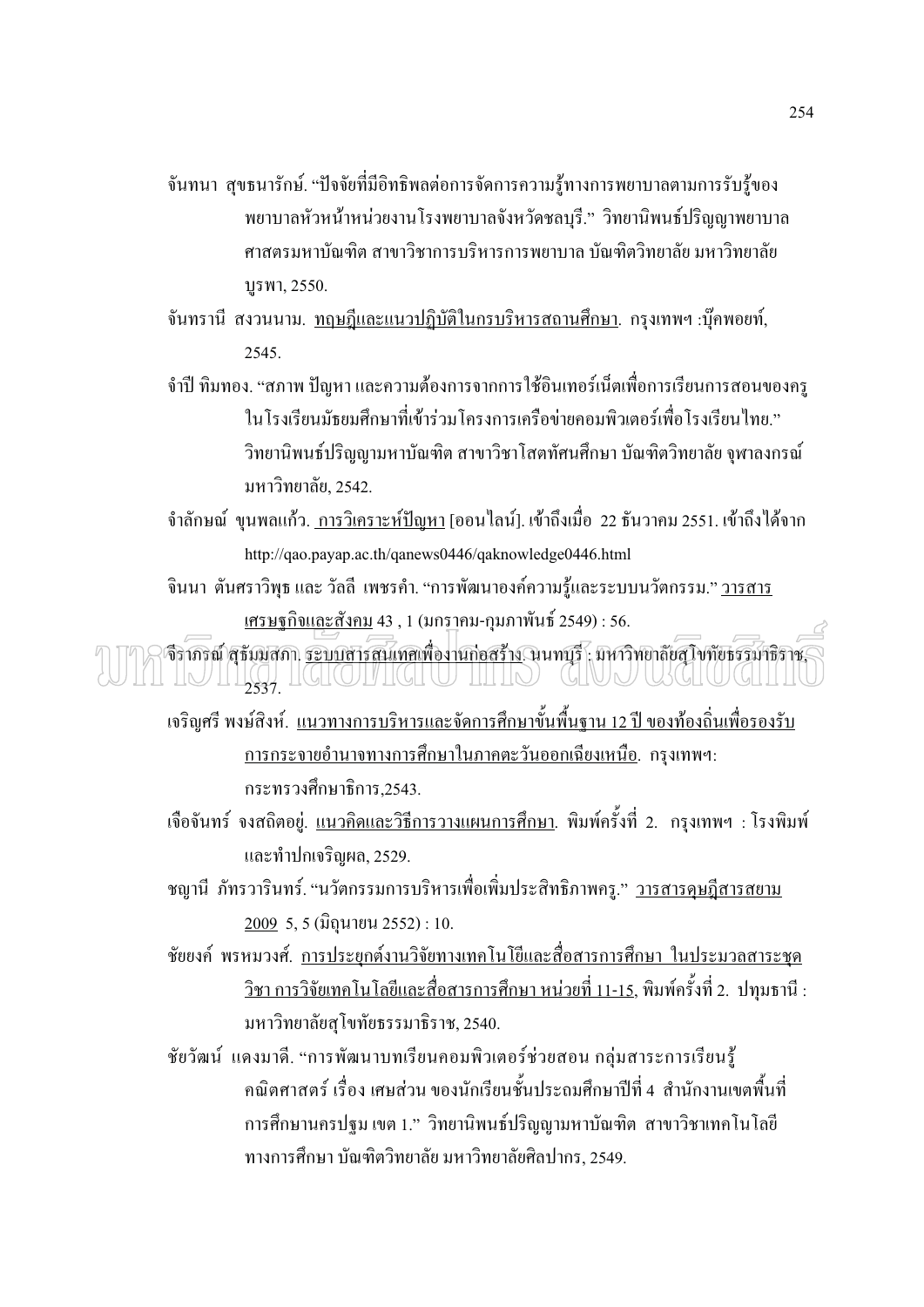ี ชัยอนันต์ สมุทวณิช. <u>นวัตกรรมเพิ่มสร้างมูลค่าและความยั่งยืนของ SMEs</u>. กรุงเทพฯ : สำนักงาน ส่งเสริมวิสาหกิจขนาดกลางและขนาดย่อม. 2549.

ชาญชัย อาจิณสมาจารย์. <u>การนิเทศการศึกษา.</u> กรุงเทพฯ : จงเจริญการพิมพ์, 2525.

<u>. การนิเทศการสอนแผนใหม่.</u> พิมพ์ครั้งที่ 1. กรุงเทพฯ : สำนักพิมพ์โฟร์เพช, 2547

ี ชารี มณีศรี. <u>การนิเทศการศึกษา</u>. กรุงเทพฯ โรงพิมพ์อมรการพิมพ์, 2538.

ดนัย เทียนพุฒ. <u>Innovation scorecard</u> [ออน<sup>"</sup>ไลน์]. เข้าถึงเมื่อ 13 ธันวาคม 2550.

เข้าถึงได้จาก http://www.oknation.net/blog/DNT/2007/10/31/entry-3 ดิเรก วรรณเศียร. "การพัฒนาแบบจำลองแบบสมบูรณ์ในการบริหารโดยใช้โรงเรียนเป็นฐาน สำหรับสถานศึกษาขั้นพื้นฐาน." วิทยานิพนธ์ปริญญาดุษฎีบัณฑิต สาขาวิชาการ ิบริหารการศึกษา ภาควิชาบริหารการศึกษา คณะครศาสตร์ บัณฑิตวิทยาลัย จฬาลงกรณ์ มหาวิทยาลัย, 2545.

ทศพร ศิริสัมพันธ์. การวางแผนเชิงกลยุทธ์. กรุงเทพฯ : โรงพิมพ์ใทยวัฒนาพานิช, 2540.

ทองคำ วิรัตน์. "การพัฒนานวัตกรรมการสอนโครงงานวิทยาศาสตร์ระดับมัธยมศึกษาตอนต้น." วิทยานิพนธ์ปริญญามหาบัณฑิต สาขาวิชาการศึกษาวิทยาศาสตร์ บัณฑิตวิทยาลัย) สถาบันเทคโนโลยีพระจอมเกล้าเจ้าคุณทหาร ลาดกระบัง, 2546.

ี ทิพวรรณ หล่อสวรรณรัตน์, องค์การแห่งความร้ : จากแนวคิดส่การปฏิบัติ, กรุงเทพฯ : คณะรัฐ ประศาสนศาสตร์ สถาบันบัณฑิตพัฒนบริหารศาสตร์. 2548.

ทิพวัลย์ หล่อสุวรรณรัตน์. <u>ทฤษฎีองค์การสมัยใหม่</u>. กรุงเทพฯ : พิมพ์อักษร,2546.

ทิศนา แขมมณี. "การจัดการเรียนการสอนโดยยืดผู้เรียนเป็นศูนย์กลาง : โมเดลชิปปา." ใน <u>นวัตกรรมเพื่อการเรียนรู้สำหรับครูยุคใหม่</u>. กรุงเทพฯ :คณะครุศาสตร์ จุฬาลงกรณ์ มหาวิทยาลัย . 2543.

ทิศนา แขมมณี. "การจัดการเรียนการสอนโดยยึดผู้เรียนเป็นศูนย์กลาง : โมเดลซิบปา (CIPPA Mode.)." <u>วารสารวิชาการ</u> 3 (มกราคม 2542) : 40.

ึ ธงชัย สันติวงษ์, <u>การบริหารส่ศตวรรษที่ 21</u>. กรุงเทพฯ : บริษัทประชุมช่าง จำกัด, 2546.

<u>.</u>. <u>การวางแผนเชิงกลยุทธ์</u>. กรุงเทพฯ : สำนักพิมพ์ไทยวัฒนาพานิช, 2540.

้ธงชัย สันติวงษ์. <u>องค์การและการบริหาร : การศึกษาการจัดการแผนใหม่</u>. พิมพ์ครั้งที่ 7. กรุงเทพฯ : ไทยวัฒนาพานิช 2535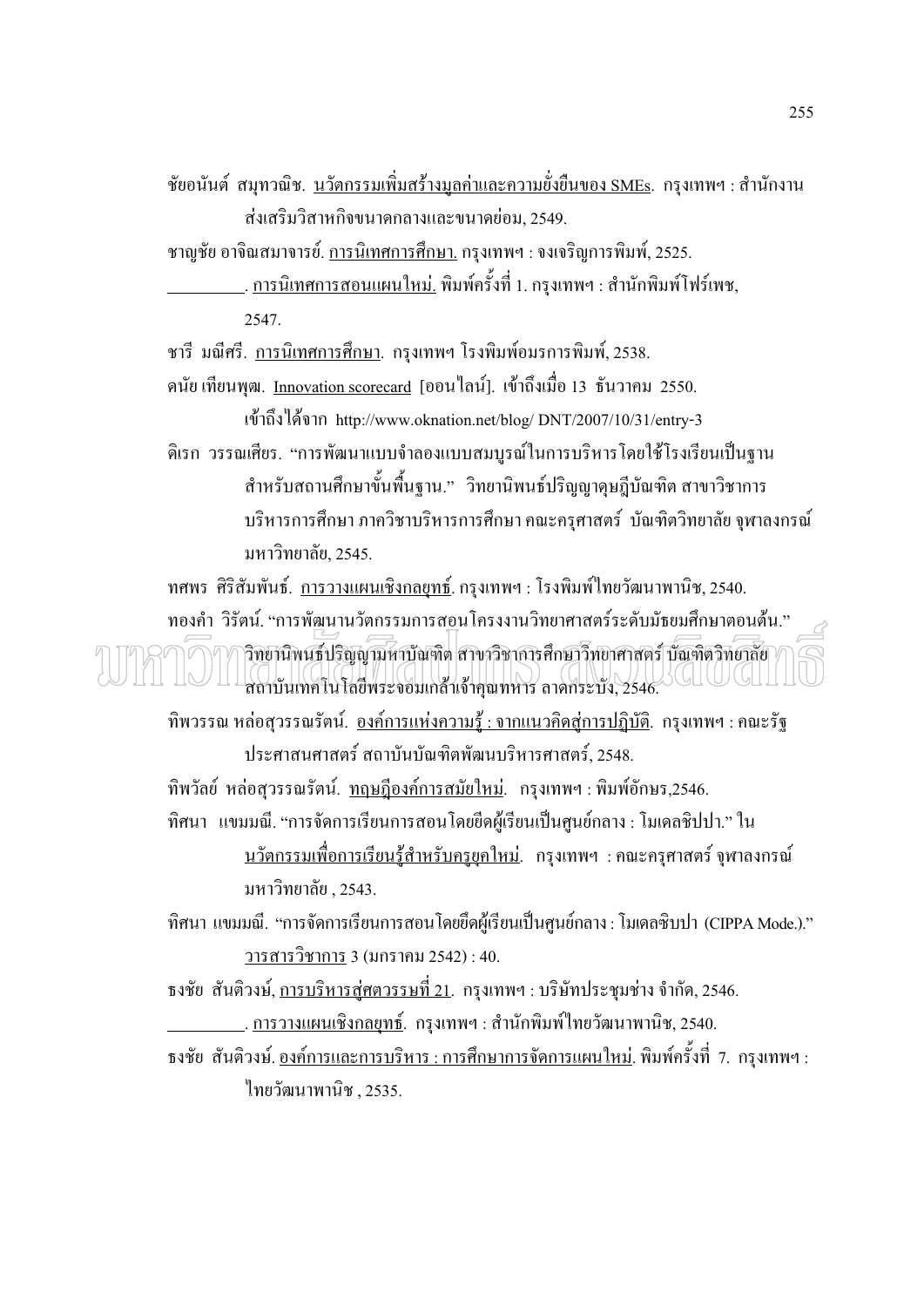ึธเนศ ปานอุทัย. "การมีส่วนร่วมตามบทบาทหน้าที่ของคณะกรรมการสถานศึกษาขั้นพื้นฐานใน โรงเรียนที่มีมาตรฐานคุณภาพนักเรียนต่ำ และโรงเรียนที่มีมาตรฐานคุณภาพนักเรียน สูง." สารนิพนธ์ปริญญามหาบัณฑิต สาขาวิชาการบริหารการศึกษา บัณฑิตวิทยาลัย มหาวิทยาลัยศิลปากร. 2545.

์ธีระ รุญเจริญ. <u>การบริหารโรงเรียนยคปฏิรปการศึกษา</u>. กรุงเทพฯ : บริษัทธนาเพรส จำกัด, 2550. . <u>ความเป็นมืออาชีพในการจัดและบริหารการศึกษาในยุคปฏิรูปการศึกษา</u>. พิมพ์ครั้งที่ 4.

กรุงเทพฯ :บริษัทแอล.ที. เพรส จำกัด, 2550.

<u>. สภาพและปัญหาการบริหารและการจัดการศึกษาขั้นพื้นฐานของสถานศึกษาใน</u>

ประเทศไทย. กรุงเทพฯ: สำนักงานคณะกรรมการการศึกษาแห่งชาติ,2545. ้นงนภัส เที่ยงกมล. การบริหารงานยุคโลกาภิวัตน์. กรุงเทพฯ : โรงพิมพ์แสงชัยการพิมพ์,ม.ป.ป. ินพพงษ์ บุญจิตราคุลย์ และธรรมรส โชติกุญชร. <u>บนเส้นทางส่นักบริหารการศึกษา</u>. กรุงเทพฯ : ้สำนักงานสมาคมผ้บริหารการศึกษาแห่งประเทศไทย คณะครศาสตร์ จฬาลงกรณ์

มหาวิทยาลัย. ม.ป.ป.

์ ดุสิต ทิวถนอม. "การนิเทศการศึกษา." เอกสารประกอบการสอนวิชา 461 301 การนิเทศการศึกษา. น.ป.ป. (อัคสำเนา) ( ~ ) ( ~ ) ( 

และเอกสารการสอนนครปฐม คณะศึกษาศาสตร์ มหาลัยศิลปากร, 2540. ้นิพนธ์ ไทยพานิช. <u>การนิเทศแบบคลินิก.</u> กรุงเทพฯ : อนงค์ศิลป์การพิมพ์, 2529.

<u>. การนิเทศแบบคลินิก.</u> พิมพ์ครั้งที่ 6. กรุงเทพฯ : โรงพิมพ์จุฬาลงกรณ์ มหาวิทยาลัย, 2535.

บัณฑิต เสาวคนธ์. "ความสัมพันธ์ระหว่างภารกิจการนิเทศกับการปฏิบัติเชิงประสิทธิภาพของ ผู้บริหารโรงเรียนประถมศึกษา จังหวัดนครปฐม." วิทยานิพนธ์ปริญญาศึกษาศาสตร ้มหาบัณฑิต สาขาการบริหารการศึกษา บัณฑิตวิทยาลัย มหาวิทยาลัยศิลปากร.2545 .

<u>บริษัท สกายบุ๊กส์ จำกัด. รัฐธรรมนูญแห่งราชอาณาจักรไทยพุทธศักราช 2550</u>. กรุงเทพฯ: บริษัท พี เค แอนด์ สกายพริ้นติ้งส์ จำกัด, 2550.

้บิสิเนสไทย. <u>100 ซีอีโอไทย เชื่อ! นวัตกรรมสร้างความมั่งคั่ง</u> [ออนไลน์]. เข้าถึงเมื่อ 15 ธันวาคม 2550. เข้าถึงได้จาก www.BusinessThai The Only Marketing Newspaper in Thailand.htm ี บุญใจ ศรีสถิตนรากูล. <u>ระเบียบวิธีการวิจัย ทางพยาบาลศาสตร์</u>. พิมพ์ครั้งที่ 3. กรุงเทพฯ : ยูแอนด์ ใก อินเตอร์มีเดีย จำกัด, 2547.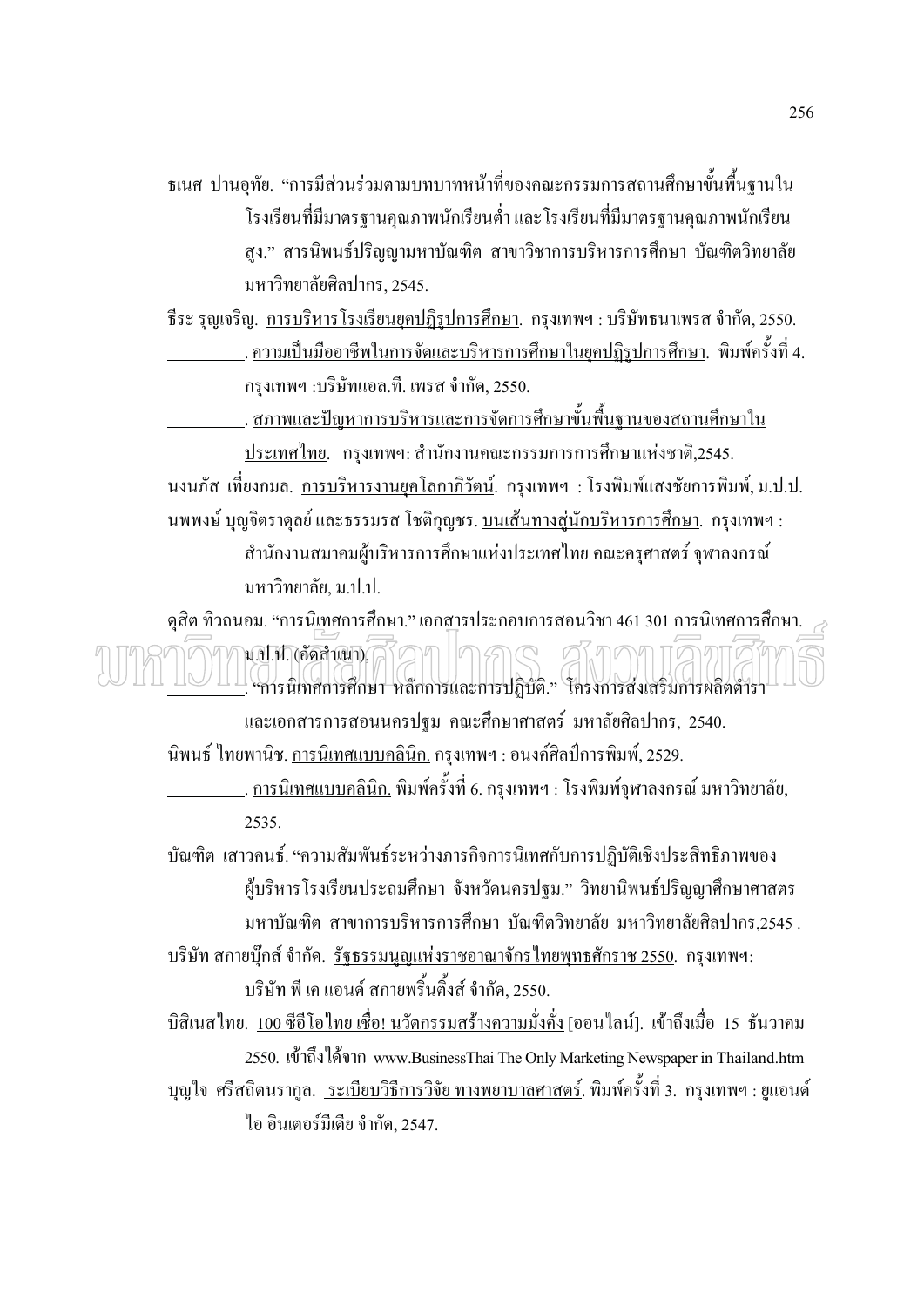- ิบุญคี บุญญกิจ. <u>การจัดการความรู้......จากทฤษฎีสู่การปฏิบัติ</u>. กรุงเทพฯ:จริวัฒน์ เอ็กซ์เพลส, 2548
- ี บุญดี บุญญากิจ และคณะ. <u>การจัดการความรู้จากทฤษฎีสู่การปฏิบัติ</u>. กรุงเทพฯ : จิรวัฒน์ เอ็กซ์ เพรส จำกัด, 2548.
- ้เบ็ญจรัตน์ ปิ่นเวหา. "การพัฒนาความสามารถด้านการอ่านจับใจความของนักเรียนชั้น ประถมศึกษาปีที่ 1 ด้วยวิธีการจัดการเรียนรู้โดยใช้เพลงประกอบการสอน." วิทยานิพนธ์ปริญญาศึกษามหาบัณฑิต สาขาวิชาหลักสตรและการนิเทศ าเัณฑิตวิทยาลัย มหาวิทยาลัยศิลปากร. 2549.
- <u> ประชุม รอดประเสริฐ. นโยบายและการวางแผน : หลักการและทฤษฎี</u>. พิมพ์ครั้งที่ 3. กรุงเทพฯ : เนติกลการพิมพ์.2533.
	- เนดิกลการพิมพ์, 2535.
- ประดับพิณ ภูธนะกูล. "ความสัมพันธ์ระหว่างการเป็นองค์การแห่งการเรียนรู้กับบรรยากาศ องค์การของโรงพยาบาลชมชนจังหวัดระยอง." วิทยานิพนธ์ปริญญาพยาบาลศาสตร
- ินหาบัณฑิต, สาขาการบริหารการพยาบาล, บัณฑิตวิทยาลัย,มหาวิทยาลัยบูรพา, 2545. $\leq$ ประเทือง ทรัพย์เกิด. รายงานการวิจัยเรื่องการศึกษาคณภาพและความต้องการพัฒนาสถานศึกษา
	- <u>็บนพื้นที่สงตามแนวชายแดนไทย-พม่า ในเขตตรวจราชการที่6-7</u>. ราชบุรี :
	- สำนักผู้ตรวจราชการประจำเขตตรวจราชการที่ 6-7, 2549.
	- ประนอม เพชรภู่. <u>การสอนที่เน้นกระบวนการ หลากหลายวิธีสอนของครูต้นแบบ 2541 วิชา</u> <u>ภาษาไทย</u>. กรุงเทพฯ : บริษัทพิมพ์ดี จำกัด, 2542.
	- ประนอม เคชชัย. นวัตกรรมการเรียนการสอนและแนวปฏิบัติสังคมศึกษา. เชียงใหม่ : ภาควิชา ้มัธยมศึกษา คณะศึกษาศาสตร์ มหาวิทยาลัยเชียงใหม่. 2531.
	- ประพนธ์ ผาสุกยึด. <u>นวัตกรรมการศึกษา</u> [ออนไลน์]. เข้าถึงเมื่อ 27 ตุลาคม 2550. เข้าถึงได้จาก http://www.ttp://www.kmi.or.th/document/EduInnovation.doc
	- ี ประมวล เสนาฤทธิ์. การวางแผนและการจัดการศึกษา. กรุงเทพฯ : โรงพิมพ์การศาสนา , 2526.
	- ประสาน ลักษณาวงศ์."ความสัมพันธ์ระหว่างทักษะการนิเทศการศึกษาของผู้บริหารกับการประกัน ี คุณภาพภายในโรงเรียน สังกัดสำนักงานเขตพื้นที่การศึกษาประจวบคีรีขันธ์ เขต 1." วิทยานิพนธ์ปริญญาศึกษาศาสตรมหาบัณฑิต สาขาการบริหารการศึกษา บัณฑิต วิทยาลัย มหาวิทยาลัยศิลปากร.2546.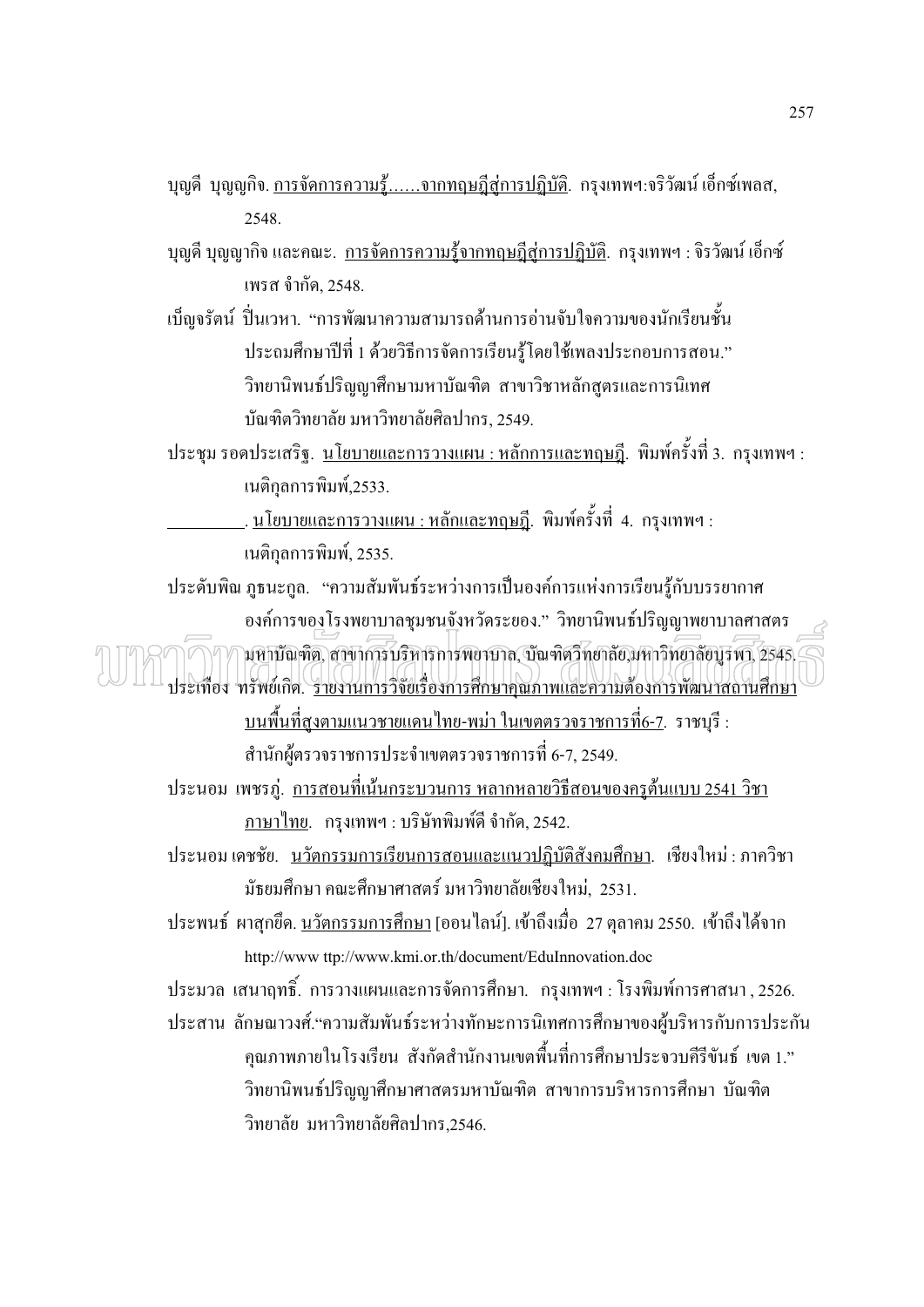ประสิทธิ์ เขียวศรี. "การนำเสนอแบบจำลองการพัฒนาภาวะผู้นำของผู้บริหารโรงเรียนที่บริหารโดย ใช้โรงเรียนเป็นฐาน." วิทยานิพนธ์ ปริญญาครุศาสตร์ดุษฎีบัณฑิต สาขาวิชาบริหาร ิการศึกษาคณะครุศาสตร์ จุฬาลงกรณ์มหาวิทยาลัย, 2544.

ปรางทิพย์ อุจะรัตน์. การบริหารทางการพยาบาล. กรุงเทพฯ : บุญศิริการพิมพ์, 2541.

- ปรีชา ศูขคุณ. "การบริหารงานวิชาการของโรงเรียนในโครงการเด็กพิเศษเรียนร่วมกับเด็กปกติ ้สังกัดสำนักงานการประถมศึกษาจังหวัดนครปฐม." วิทยานิพนธ์ปริญญามหาบัณฑิต สาขาวิชาการบริหารการศึกษา บัณฑิตวิทยาลัย มหาวิทยาลัยศิลปากร. 2543.
- ้ปัญญา ศรีแก้ว. "การใช้คอมพิวเตอร์ในการบริหารโรงเรียนของโรงเรียนเทศบาล." วิทยานิพนธ์ ปริญญาศึกษาศาสตรมหาบัณฑิต สาขาวิชาการบริหารการศึกษา บัณฑิตวิทยาลัย ุ่มหาวิทยาลัยเกษตรศาสตร์, 2541.
- ้ถวิล วรรณปะเก. "ความคิดเห็นของศึกษานิเทศก์ ผู้บริหาร และครูประถมศึกษา เกี่ยวกับ การนิเทศการศึกษาในโรงเรียนประถมศึกษาสังกัดสำนักงานการประถมศึกษา ในเขต 6." วิทยานิพนธ์ ปริญญาครุศาสตรมหาบัณฑิต ภาควิชาบริหารการศึกษา บัณฑิตวิทยาลัย จฬาลงกรณ์มหาวิทยาลัย, 2524.

(ธีระพงธ์ ศรีโพธิ์: "การสร้างและพัฒนาดาว 7 ความพื่อการนิเทศและประเมินตนเอง โรงเรียนปฏิรูป  $\left\| \ \right\|$   $\left\| \ \right\|$ การเรียนรู้." สำนักงานการประถมศึกษาจังหวัดนครปฐม.สำนักงานการประถมศึกษา จังหวัดนครปฐม, 2544.

ินาฏเฉลียว สุมาวงศ์ และคณะ. <u>การนิเทศการศึกษา</u>. กรุงเทพฯ : โรงพิมพ์มิตรสยาม, 2516. พวงรัตน์ ทวีรัตน์<u>. วิธีวิจัยทางพฤติกรรมศาสตร์</u>. พิมพ์ครั้งที่ 6. กรุงเทพมหานคร :มหาวิทยาลัย ศรีนครินทรวิโรฒ 2538

พนัส หันนาคินทร์. <u>หลักการบริหาร โรงเรียน.</u> พิมพ์ครั้งที่ 3. พระนคร : ไทยวัฒนาพานิช, 2513. ี พสุ เดชะรินทร์. <u>นวัตกรรมทางการบริหาร</u> [ออน"ไลน์]. เข้าถึงเมื่อ 20 พฤษภาคม 2550. เข้าถึง ได้จาก

http://www.blogth.com/blog/Financial/Sales/2562.html

<u>. . แนวคิดการบริหาร : นวัตกรรมทางการจัดการ</u> [ออน'ไลน์]. เข้าถึงเมื่อ 20 พฤษภาคม 2550. เข้าถึงได้จาก http://www.blogth.com/blog/Financial/Sales/2562.html

<u>พสุ เดชะรินทร์. รายงานผลการศึกษา การพัฒนาองค์การให้มีขีดสมรรถนะสง</u>. กรุงเทพฯ : ึคณะพาณิชยศาสตร์และการบัญชี จุฬาลงกรณ์มหาวิทยาลัย,2549.

พะยอม วงศ์สารศรี. <u>จิตวิทยาการศึกษา</u>. กรุงเทพฯ : สำนักพิมพ์สารเศรษฐ์, 2545.

ู พักตร์ผจง วัฒนสินธุ์ และพสุเดชะรินทร์. <u>การจัดการเชิงกลยุทธและนโยบายธุรกิจ</u>. กรุงเทพฯ : โรงพิมพ์แห่งจพาลงกรณ์มหาวิทยาลัย, 2542.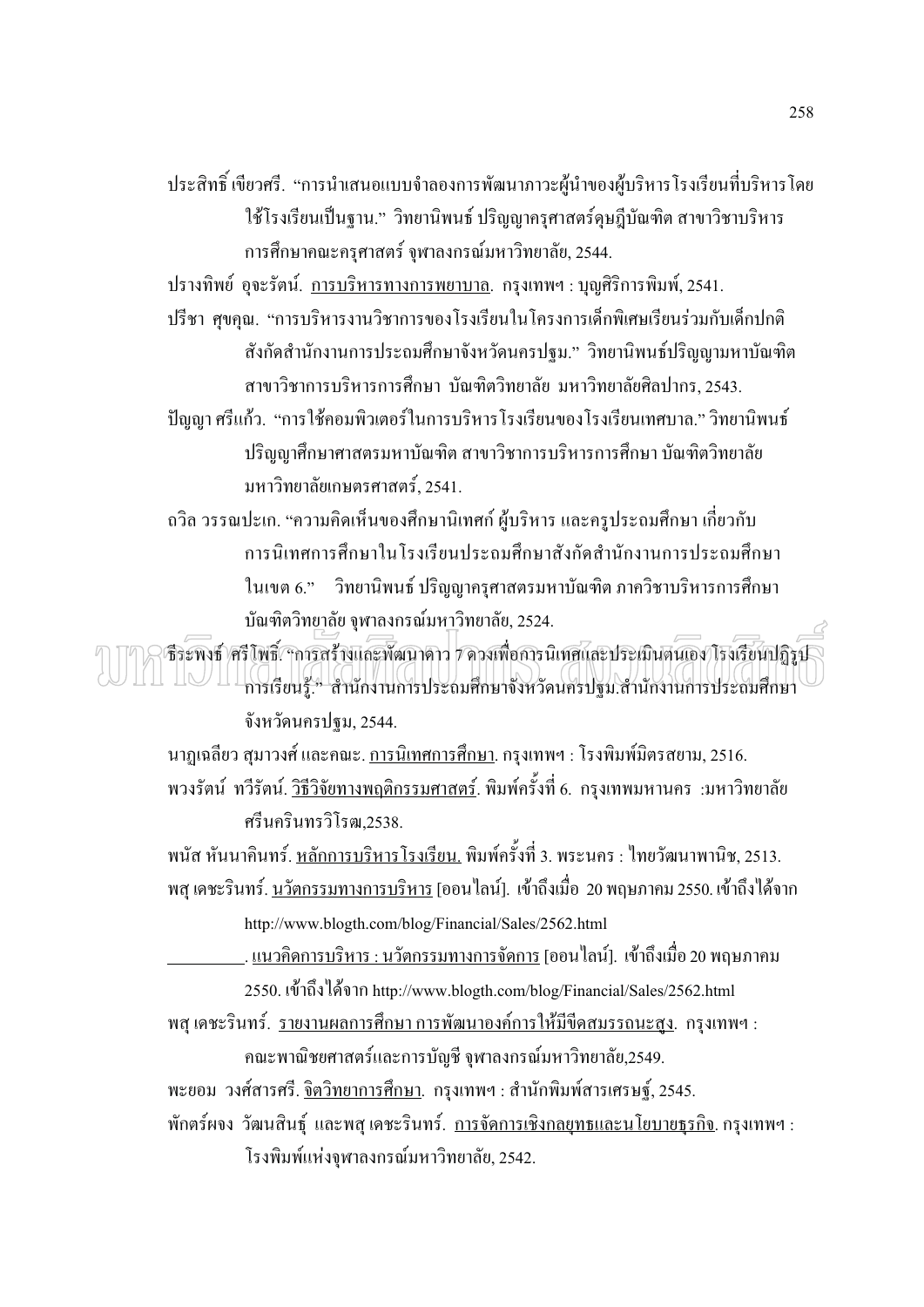- ้พัชรีภรณ์ บางเขียว "การประเบินประสิทธิผลของโครงกรเครือข่ายออมพิวเตอร์เพื่อโรงเรียนไทย ของโรงเรียนมัธยมศึกษา." วิทยานิพนธ์ปริญญาครุศาสตรมหาบัณฑิต สาขาโสต ทัศนศึกษา บัณฑิตวิทยาลัย จุฬาลงกรณ์มหาวิทยาลัย, 2542.
- ้พันธ์ประภา พุนสิน. "การบริหารงานนิเทศการศึกษาของเขตพื้นที่การศึกษา." วิทยานิพนธ์ปริญญา ์สึกนาศาสตรบหาบัญฑิต สาขาการบริหารการศึกนา บัญฑิตวิทยาลัย บหาวิทยาลัย ศิลปากร 2547
- ้พิพัฒน์ เพิ่งคุ้ม. "สถาพและการบริหารโรงเรียนใกลคมนาคมในความรับผิดชอบของกองบัญชาการ ้ตำรวจตะเวนชายแดน." ปริญญานิพนธ์ศึกษาศาตร์มหาบัณฑิต มหาวิทยาลัยธรรมศาสตร์, 2540.
- ใพฑูรย์ จันตะเภา. "การคำเนินงานตามเกณฑ์มาตรฐานการบริหารโรงเรียนประถมศึกษา สังกัด ้สำนักงานการประถมศึกษา อำเภอบางน้ำเปรี้ยว จังหวัดฉะเชิงเทรา." วิทยานิพนธ์ ปริญญามหาบัณฑิต สาขาวิชาบริหารการศึกษา บัณฑิตวิทยาลัย มหาวิทยาลัยบูรพา, 2545.

ไพรัช หงส์เทียบ. "การบริหารงานวิชาการของผ้บริหารตามมาตรฐานคณภาพการศึกษาที่ส่งผลต่อ  $\scriptstyle\mathcal{A}$ ิการจัดการเรียนการสอนที่เน้นผู้เรียนเป็นศูนย์กลางในโรงเรียนมัธยมศึกษา สังกัด/ กรมสามัญศึกษาเขตการศึกษา 5." วิทยานิพนธ์ปริญญามหาบัณฑิต สาขาวิชาการ บริหารการศึกษา บัณฑิตวิทยาลัย มหาวิทยาลัยศิลปากร, 2544.

ี ใพริน ผ่องใส. <u>การจัดการสมัยใหม่</u>. พิมพ์ครั้งที่ 6. กรุงเทพฯ : โรงพิมพ์จุฬาลงกรณ์ มหาวิทยาลัย, 2536

เมตต์ เมตต์การุณจิต. "การนิเทศในโรงเรียนประถมศึกษา." <u>วารสารวิชาการ</u> 4 (12): 2543. ียง วัชชวัลคุ. <u>การนิเทศการศึกษา</u>. กรุงเทพฯ : สำนักพิมพ์บัณฑิตไทย, 2524 .

รัชพล คชชารุ่งโรจน์ . <u>โรงเรียนทันสมัย</u> .กรุงเทพ: บริษัทค่านสุทธาการพิมพ์,2547.

- ้ว ใลรัตน์ บุญสวัสดิ์. "หลักการนิเทศการศึกษา." ภาควิชาบริหารการศึกษา คณะครุศาสตร์ จุฬาลงกรณ์มหาวิทยาลัย, 2536.
- วัชรา เล่าเรียนดี. <u>การนิเทศการสอน (Supervision of Instruction</u>). นครปฐม:โรงพิมพ์ มหาวิทยาลัยศิลปากร.2548.

<u>.การนิเทศการสอน (Supervision of Instruction</u>). พิมพ์ครั้งที่ 5. นครปฐม:โรงพิมพ์ มหาวิทยาลัยศิลปากร.2553.

้วิจิตร (ธีระกุล) วรุตบางกูร และ สุพิชญา ธีระกุล. <u>การบริหารโรงเรียนและการนิเทศการศึกษา</u> <u>เบื้องต้น</u>. สมุทรปราการ : ขนิษฐการพิมพ์, 2523.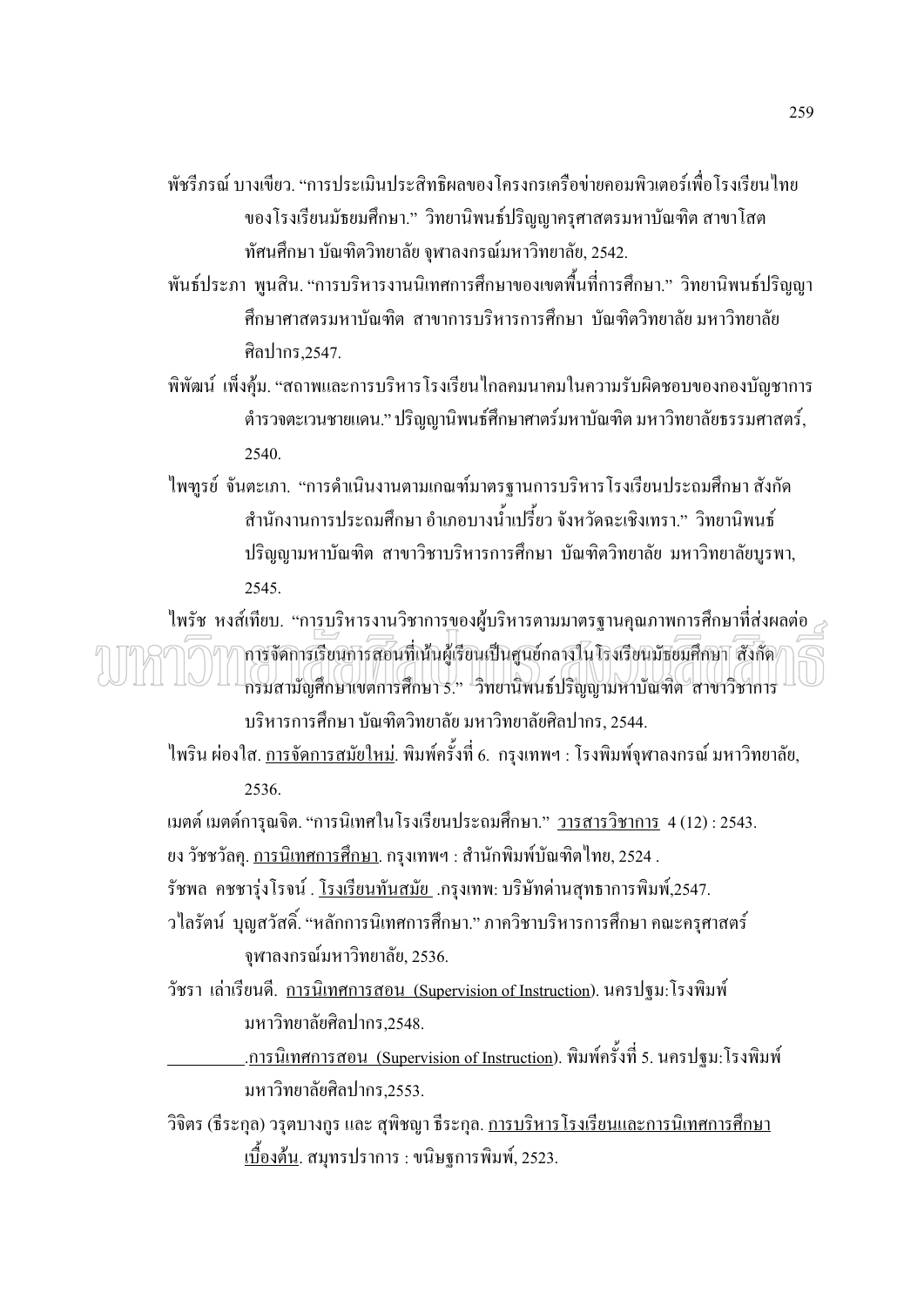์ศิริชัย กาญจนวาสี. <u>ทฤษฎีการประเมิน.</u> กรุงเทพมหานคร: จุฬาลงกรณ์มหาวิทยาลัย, 2537. ิสงัค อุทรานันท์. <u>การศึกษางานวิจัยทางการนิเทศการศึกษาในประเทศไทย : รายงานการวิจัย</u>

<u>เล่ม 1</u> . กรุงเทพฯ : จุฬาลงกรณ์มหาวิทยาลัย, 2528. (โรเนียวเย็บเล่ม)

<u>. การนิเทศการศึกษา หลักการทฤษฎีและปฎิบัติ.</u> กรุงเทพฯ : โรงพิมพ์มิตร สยาม. 2529.

<u>. การนิเทศการศึกษา : หลัการทฤษฎีและปฏิบัติ.</u> กรุงเทพฯ : มิตรสยาม, 2530.

ิบญใจ ศรีสถิตนรากล. ระเบียบวิธีการวิจัย ทางพยาบาลศาสตร์ . พิมพ์ครั้งที่ 3.กรงเทพ: ยูแอนด์ไอ อินเตอร์มีเดีย จำกัด, 2547.

ิสมศักดิ์ คลประสิทธิ์ การแบ่งเขตพื้นที่การศึกษา[online ] Acsessed 5 October 2007. Available from http://www.moe.go.th/main2/article-somsak//somsak06/htm.

สมศักดิ์ วงศ์จำปา."พฤติกรรมการนิเทศในการปฏิบัติงานนิเทศการศึกษาของศึกษานิเทศก์ สำนักงานการประถมศึกษาอำเภอและระดับคุณภาพของครูสังกัดสำนักงานการ ประถมศึกษา ในเขตการศึกษา 1."วิทยานิพนธ์ปริญญาศึกษาศาสตรมหาบัณฑิต สาขาการบริหารการศึกษา บัณฑิตวิทยาลัย มหาวิทยาลัยศิลปากร.2542.

ิสมหวัง พิธิยานุวัฒน์ <u>วิธีวิทยาการทางการประเมิน กรุ</u>งเทพฯ: จุฬาลงกรณ์มหาวิทยาลัย,2546/ สถาบันเทคโนโลยีเพื่อการศึกษาแห่งชาติ. นโยบายเทคโนโลยีเพื่อการศึกษาในพระราชบัญญัติ <u>ิการศึกษาแห่งชาติ พ.ศ. 2542</u>. กรุงเทพฯ : สำนักงานคณะกรรมการการศึกษาแห่งชาติ กระทรวงศึกษาธิการ, 2543.

ิ สถาบันเพิ่มผลผลิตแห่งชาติ. <u>การจัดการความร้งากทฤษฎีส่การปฏิบัติ</u>. กรุงเทพฯ : ธรรกมล ุการพิมพ์. 2548.

ิสนานจิตร สุคนธทรัพย์. "กระบวนการวางแผน." ใน <u>เอกสารการสอนชุดวิชาการวางแผนพัฒนา</u> <u>โรงเรียน หน่วยที่ 2</u>. พิมพ์ครั้งที่ 7. นนทบุรี : โรงพิมพ์หาวิทยาลัยสุโขทัย ธรรมาธิราช, 2524.

ิสนิท ฉิมเล็ก. "การพัฒนากระบวนการเรียนรู้ปัญหาการจัดการเรียนการสอนที่ยึดผู้เรียนเป็น ี ศูนย์กลางของครูระดับประถมศึกษา อำเภอเมือง จังหวัดพิษณุโลก." วิทยานิพนธ์ ปริญญามหาบัณฑิต สาขาวิชาการบริหารการศึกษา บัณฑิตวิทยาลัย สถาบันราชภัฎพิบูล สงคราม, 2548.

ิสมจิต สุวรรณบุษย์. <u>เอกสารทางวิชาการที่ 29 / 549</u> [ออนไลน์] . เข้าถึงเมื่อ 20 พฤษภาคม 2550. เข้าถึงได้จาก www.msn1.obec.go.th/inno/innonews/2.doc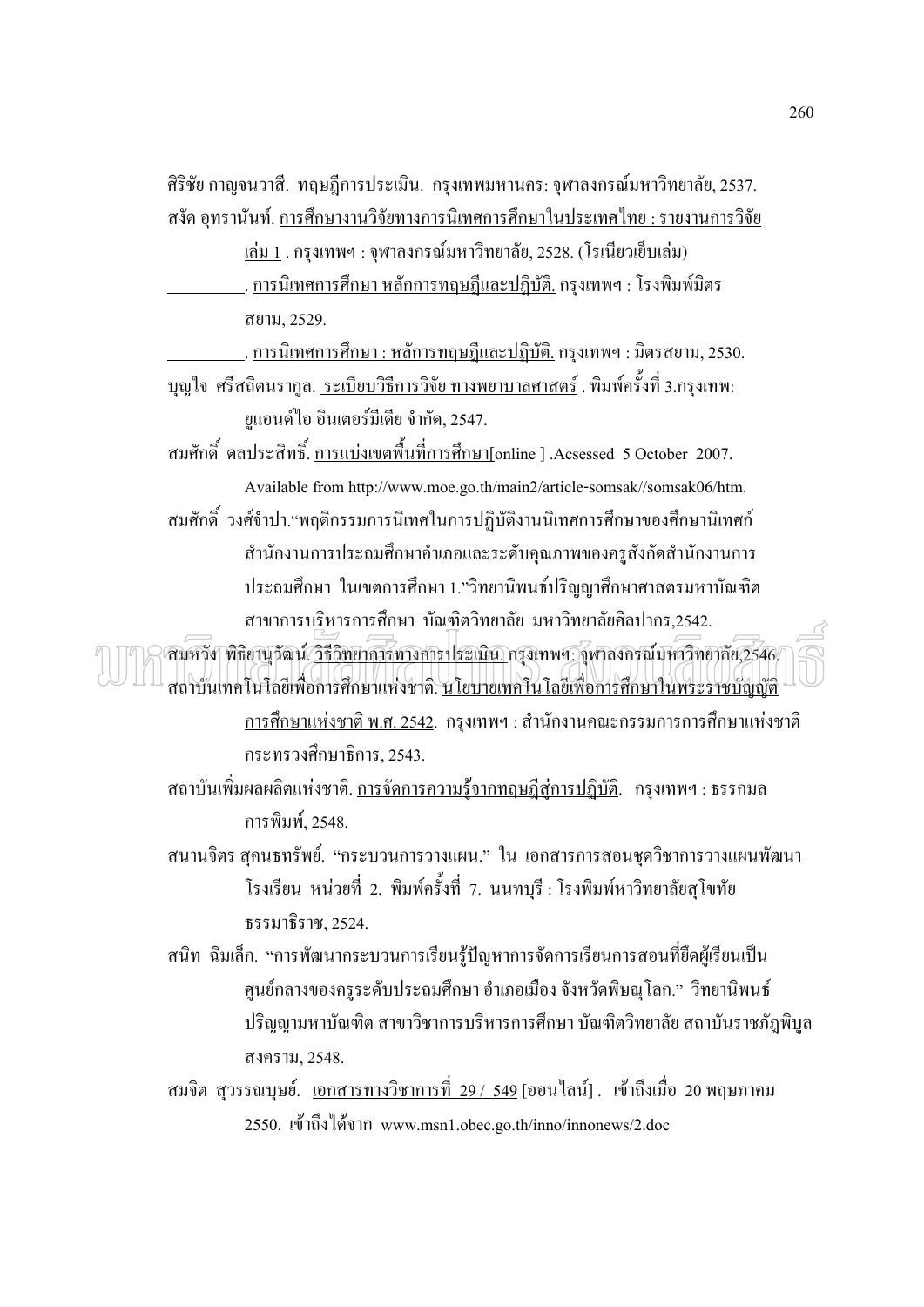ิสาย ภาณุรัตน์. "การนิเทศการศึกษาคืออะไร." ใน <u>คู่มือนิเทศการศึกษา 2508,</u>23. กรุงเทพฯ :

โรงพิมพ์คุรุสภา, 2509.

สาโรจน์ บัวศรี. "ระบบบริหารและการจัดระบบเพื่อส่งเสริมประชาธิปไตย." ใน ประมวลบทความ <u>การบริหารโรงเรียนกรมอาชีวศึกษา</u>,25. กรุงเทพฯ : โรงพิมพ์ส่งเสริมอาชีพ, 2508. โรงพิมพ์ครุสภา, 2509.

้สำนักงานเขตพื้นที่การศึกษานครปฐม เขต 2. "การพัฒนาแบบจำลองการนิเทศปฏิรูปการเรียนรู้ที่ มุ่งเน้นโรงเรียนเป็นฐาน." 2546.

ี่ สำนักงานคณะกรรมการการประถมศึกษาแห่งชาติ. การประกันคณภาพการศึกษา เล่ม3 :

<u>การ พัฒนามาตรฐานการศึกษา</u>. กรุงเทพฯ : โรงพิมพ์คุรุสภา,2542.

. การประกันคุณภาพการศึกษา. กรุงเทพฯ: รุ่งศิลป์การพิมพ์, 2543.

<u>. . คู่มือการจัดทำแผนพัฒนาการศึกษาและคำขอตั้งงบประมารประจำปี</u>. กรุงเทพฯ : โรงพิมพ์คุรุสภาลาดพร้าว, 2532.

... จุดประกายการปฏิรูปกระบวนการเรียนรู้และเกณฑ์การประเมินโรงเรียนปฏิรูป <u>กระบวนการเรียนร้</u>. กรุงเทพฯ : โรงพิมพ์คุรุสภา, 2543.

าสำนักงานคณะกรรมการการประถมศึกษาแห่งชาติ <u>ปฏิรูปการเรียนรู้ผู้เรียนสำคัญที่สุด</u>. กรุงเพพฯ : 

> <u>. ราชกิจจานเบกษา ฉบับกฤษฎีกาพระราชบัญญัติการศึกษาแห่งชาติ พ.ศ.2542.</u> กรุงเทพฯ : โรงพิมพ์คุรุสภา, 2542.

ี สำนักงานคณะกรรมการการศึกษาขั้นพื้นฐาน. <u>แนวทางดำเนินงาน ของคณะกรรมการติดตาม</u> <u>ี ตรวจสอบ ประเมินผลและนิเทศการศึกษาของเขตพื้นที่การศึกษา.</u> กรุงเทพฯ : โรงพิมพ์องค์การรับส่งสินค้า และพัสดุภัณฑ์, 2548.

ี สำนักงานคณะกรรมการการศึกษาขั้นพื้นฐาน. <u>แนวทางดำเนินงาน ของคณะกรรมการติดตาม</u> <u>ิตรวจสอบ ประเมินผลและนิเทศการศึกษาของเขตพื้นที่การศึกษา</u> .กรุงเทพฯ : โรงพิมพ์องค์การรับส่งสินค้า และพัสคุภัณฑ์, 2549.

ี สำนักงานโครงการนำร่องปฏิรูปการศึกษาในเขตพื้นที่การศึกษา. <u>โครงการนำร่องปฏิรูป</u> ิ การศึกษาในเขตพื้นที่การศึกษา กระทรวงศึกษาธิการ. กรุงเทพฯ :โรงพิมพ์การศาสนา ,2544. ้สำนักนโยบายและแผนการศึกษา ศาสนา และวัฒนธรรม กระทรวงศึกษาธิการ รายงานการ <u>ติดตามและประเมินผลโครงการนำร่องปฏิรปการศึกษาในเขตพื้นที่การศึกษ</u>า. กรุงเทพฯ : กระทรวงศึกษาธิการ,2546.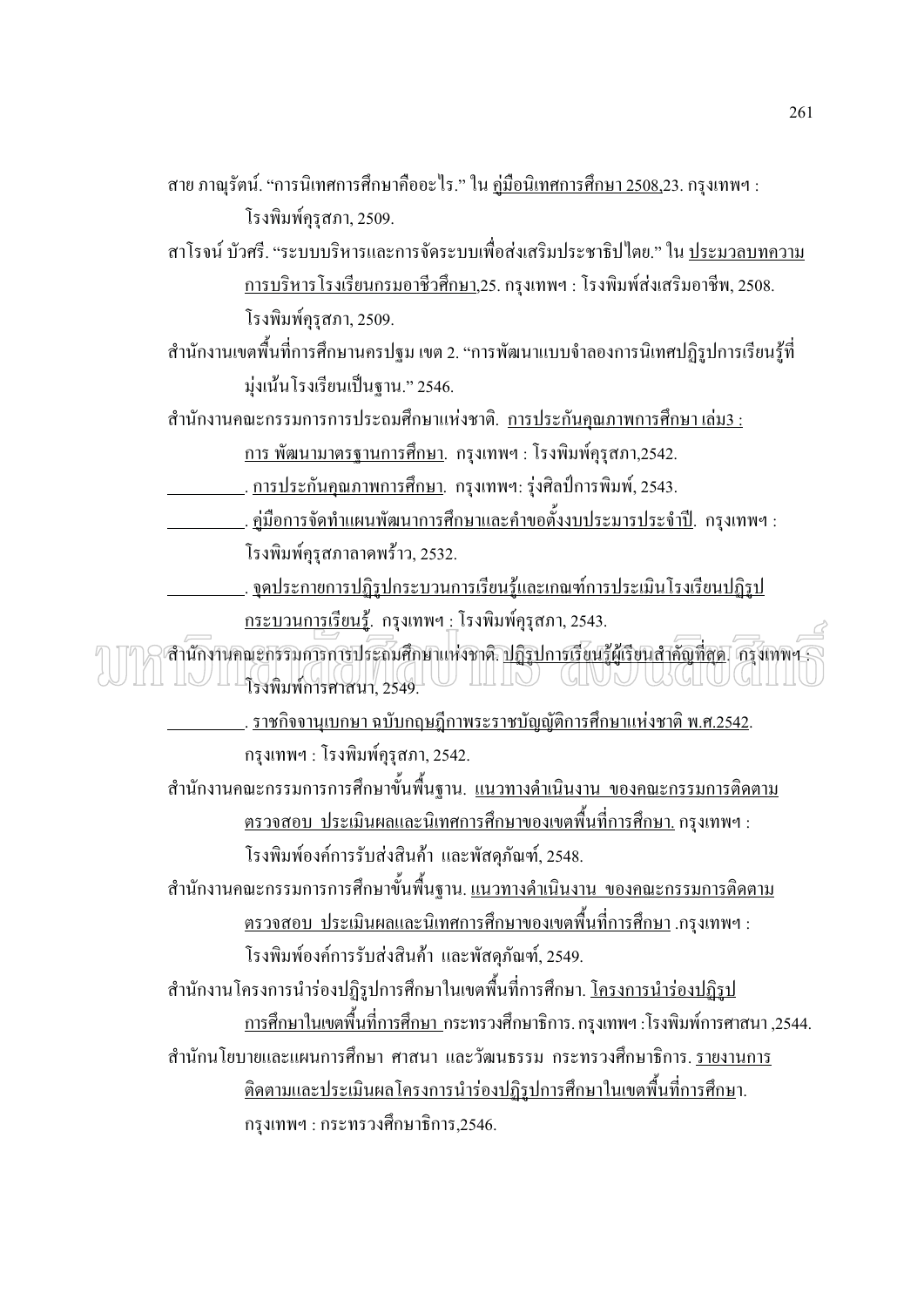ี สำนักงานปฏิรูปการศึกษา.<u>แนวทางการบริหารและจัดการศึกษาในเขตพื้นที่การศึกษาและ</u> ้<u>สถานศึกษา</u>.กรุงเทพฯ :สำนักงานปฏิรูปการศึกษา, 2545 .

<u>.รายงานเพื่อปฏิรูปการศึกษา ภาคผนวก 2</u> .ม.ป.ท., 2544.

ี สำนักงานนวัตกรรมแห่งชาติ. <u>นวัตกรรมประเทศไทย innovate Thailand</u>. กรุงเทพฯ :สำนักงาน บวัตกรรมแห่งหาติ 2549

ี สำนักงานพัฒนานวัตกรรมการจัดการศึกษา. <u>แนวทางการดำเนินโครงการหนึ่งโรงเรียนหนึ่ง</u> <u>นวัตกรรม</u>. กรุงเทพฯ :โรงพิมพ์สำนักงานพระพุทธศาสนาแห่งชาติ,2549.

ี สำนักงานเลขานุการคณะกรรมการเทคโนโลยีสารสนเทศแห่งชาติ. <u>ใอที่ 2000:นโยบายเทคโนโลยี</u> <u>ิสารสนเทศแห่งชาติ</u>. พิมพ์ครั้งที่ 2. กรุงเทพมหานคร : ศูนย์เทคโนโลยีอิเล็กทรอนิกส์ และคอบพิวเตอร์แห่งหาติ 2539

ี สำนักผู้ตรวจราชการประจำเขตตรวจราชการที่ 9. <u>รายงานการวิเคราะห์เรื่องประเมินคณภาพ</u> <u>ิภายนอกรอบแรกระดับการศึกษาขั้นพื้นฐาน เขตตรวจราชการที่ 11 และ 14.</u> ้อุบลราชธานี: ผู้ตรวจราชการประจำเขตตรวจราชการที่ 9,2548.

้สำนักเลขาธิการสภาการศึกษา . กระทรวงศึกษาธิการ.<u>แนวทางการบริหารและพัฒนาสถานศึกษา</u> <u>ITUL TULANTIN (Guidelines on the best practice for quality school)</u> hysinm บริษัท พริกหวานกราฟฟิค จำกัด, 2547. CHUNU USCHUG

้อรรจน์ วิวัฒน์ สุนทรพงษ์ พิษณุ ชัชวาลย์ปรีชา และเอกชัย สุนทรพงษ์. <u>แนวทางการนิเทศ</u> <u>การศึกษา.</u> กรุงเทพฯ : โรงพิมพ์คุรุสภา, 2506.

้อรสา อินทร์ภิรมย์ . "สมรรถภาพผู้นิเทศที่ส่งผลต่อการปฏิบัติการนิเทศการสอนในโรงเรียน ้มัธยมศึกษา สังกัดกรมสามัญศึกษา เขตการศึกษา 1 :" วิทยานิพนธ์ปริญญาศึกษาศาสตร ้มหาบัณฑิต สาขาการบริหารการศึกษา บัณฑิตวิทยาลัย มหาวิทยาลัยศิลปากร,2542 . ้อาคม จันทสุนทร. "การนิเทศการศึกษา : ตัวเร่งปฏิกิริยาการศึกษา." รายงานการฝึกปฏิบัติงาน โครงการส่งเสริมการเรียนการสอนตามหลักสูตรการประถมศึกษา พ.ศ. 2521. อ.ธัญบุรี ปทุมธานี,2525.

้อำนวย แย้มสะอาค. "การบริหารงานวิชาการของผู้บริหารโรงเรียนประถมศึกษาเอกชน เขต ึการศึกษา 7." วิทยานิพนธ์ปริญญามหาบัณฑิต สาขาวิชาการบริหารการศึกษา บัณฑิต วิทยาลัย มหาวิทยาลัยเกษตรศาสตร์. 2543.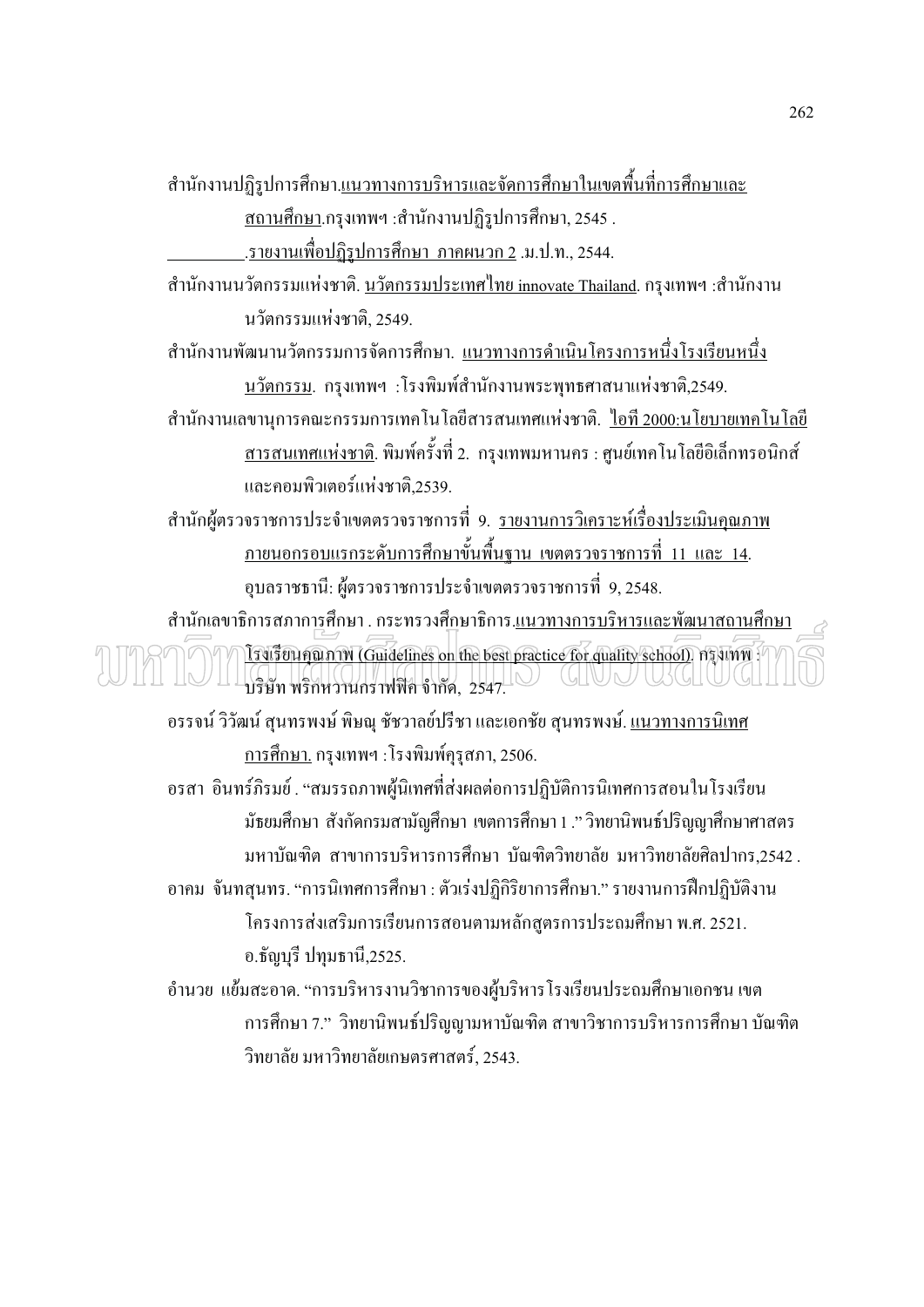- ้อำนวย วงศ์สิงห์. "การกระจายอำนาจการบริหารงบประมาณในสถานศึกษาขั้นพื้นฐาน อำเภอ แก่งกระจาน สำนักงานเขตพื้นที่การศึกษาเพชรบุรี เขต2." สารนิพนธ์ปริญญาการศึกษา มหาบัณฑิต สาขาวิชาการบริหารการศึกษา บัณฑิตวิทยาลัย มหาวิทยาลัยศรีนครินทร วิโรฒ. 2552.
- ้อำพร สุนทรธรรม. "แนวทางการให้ชุมชนมีส่วนร่วมต่อการปฏิบัติงานวิชาการในโรงเรียน ประถมศึกษา." วิทยานิพนธ์ปริญญามหาบัณฑิต สาขาวิชาการบริหารการศึกษา บัณฑิตวิทยาลัย มหาวิทยาลัยศิลปากร. 2545.
- อุทัย บุญประเสริฐ และชโลมใจ ภิงคารวัฒน์. <u>หลักและแนวทางในการจัดการนิเทศภายในสำหรับ</u> <u>โรงเรียนประถมศึกษา.</u> กรุงเทพฯ : รุ่งเรืองสาส์นการพิมพ์, 2528.

# ามากาวิทายาลัยศิลปากร สังวนลิขสิท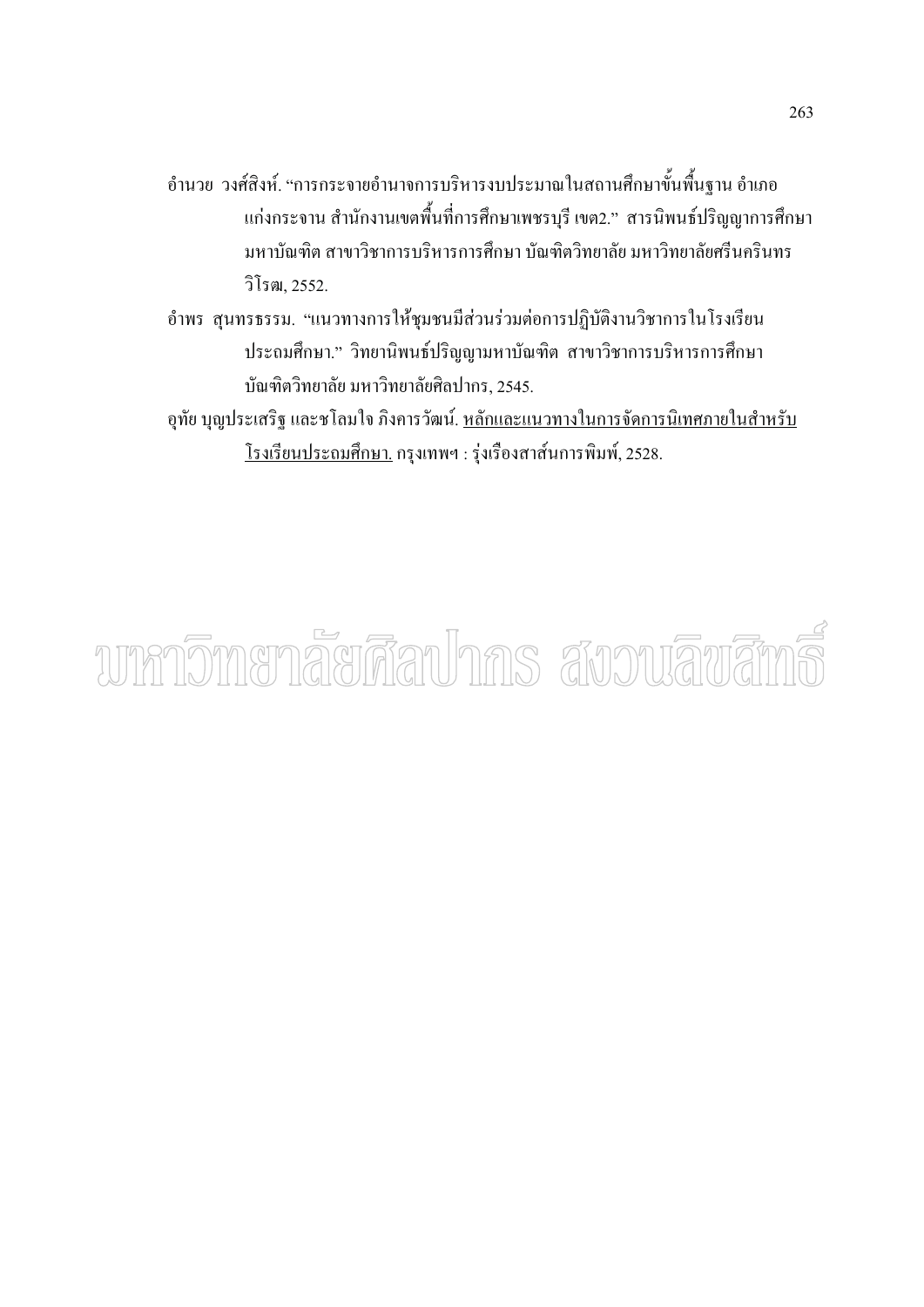#### **\*:**

- Adams, Harold D. and Frank G. Dickey. Basic Principles of Supervision. New York : American Book Company, 1953.
- Barbara G. Tabachnik and Linda S. Fidell, Using Multivariate Statistics. New York : Harper & Row, 1983.
- Barnard Chester I. Oganization and management. Cambride, Mass : Harvard University Press, 1962 , อ้างถึงใน ภิญโญ สาธร. <u>หลักการบริหารการศึกษา.</u> กรุงเทพฯ : วัฒนาพานิช , 2541.
- Bailey,JoEllen. A dichotomy in supervisionry transtormation: Technology and the art of teaching [online].Accessed 22 December 2004.Available from http://wwwlib.umi.com/dissertations/fullcit/3110901
- Best,John W. Research in Education . Englewood Cliffs. New Jersey : Prentice Hall Inc., 1970.

Briggs, T.H. and Joseph.Justman. Improving Instruction Through Supervision. New York :

McMillan, 1952.

Burton, William H. Supervision and the Improvement of Teaching. New York : D. Apleton-  $\underline{\mathbb{N}}$   $\underline{\mathbb{N}}$   $\underline{\mathbb{N}}$   $\underline{\mathbb{N}}$   $\underline{\mathbb{N}}$   $\underline{\mathbb{N}}$   $\underline{\mathbb{N}}$   $\underline{\mathbb{N}}$   $\underline{\mathbb{N}}$   $\underline{\mathbb{N}}$   $\underline{\mathbb{N}}$   $\underline{\mathbb{N}}$   $\underline{\mathbb{N}}$   $\underline{\mathbb{N}}$   $\underline{\mathbb{N}}$   $\underline{\mathbb{N}}$   $\underline{\mathbb{N}}$   $\underline{\mathbb{N}}$   $\underline{\$ **UIVU** 

Burton, William H. and Leo J. Brueckner. Supervision : A social process.  $3^{rd}$  ed.

New York : Apleton-Century-Crofts, 1977.

- Catt, Stephen E. and Donald S.Miller. Supervision : Working with people. Boston : Richard D Irwin, Inc.,1991.
- Clark, Ann T.An expioration of combined distance and direct supervision experiences [Online].Accessed 22 December 2007Available from http://wwwlib.umi.com/dissertations/fullcit/3115457
- Clouse, Thomas L. "Special Education Teacher. Opinions of Generic and Program Models of Supervision." Dissertation Abatracts International ,54 ( 7 January 1994) : 22533-A.
- Cohen, J.M. and N.T.Uphoff. "Participation's place in Rural development : Seeking Clarit Through Specificity." World Development 8, 3 (1980) : 223.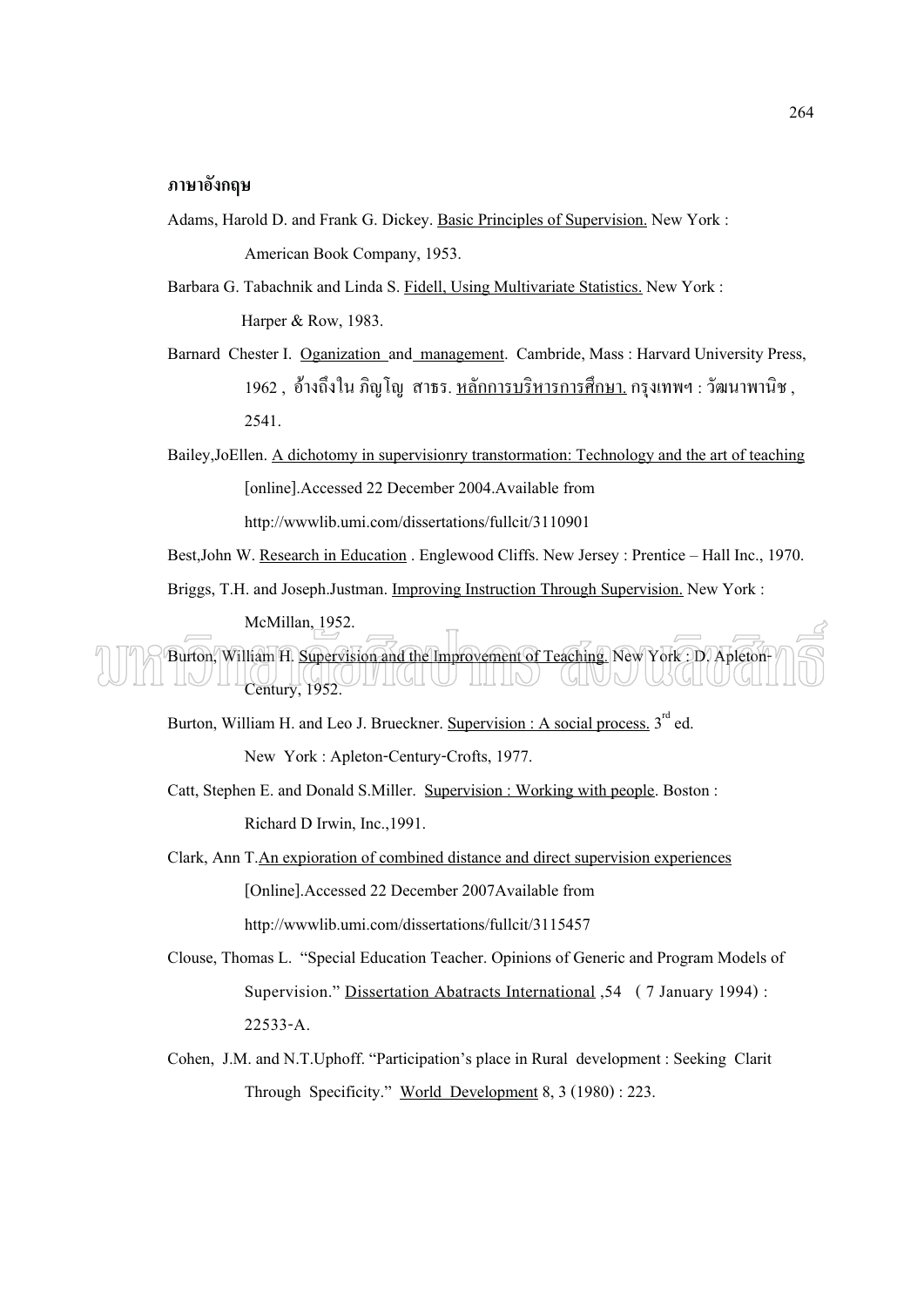Collin, Cobuild. Essential Englis Dictionary. London : Collins , 1989.

- Coukos-Semmel, E. D. Knowledge Management : Processes and Strategies used in united states research university[Online]. Accessed 14 March 2007. Available from http // proquest umi.com/ pqweb.
- Cowan, Gerg L. "A study of effective information system user." DissertationAbstracts International 54 (March 2005) : 747-A.
- Cronbach, Lee J. Dictionary of Education. New York : McGraw-Hill Book Co., 1973. . Essentials of psychological Testing. 4th ed. New York : Harper & Row Publishers, 1984.
- Cuban, L. "Reforning, again, again,and again." Education 19,3 (1990) :3-13.
- Daniel Jerun. "Rol Expectation of Elementary School Supervisions in open Space Schools which Enphasize Team Teacing and Individualiized Instruction. " Dissertation Abstracta International (August1974):22.

Dew, Debra. "Teacher Perceptions of the Rol of Content Knowelege in the Supervisory Process." Dissertation Abatracts International 54 , 8 (February 1994) : 2815-A-2816-A. VIIIII III III

- Diederich, Paul B. "Components of the Scientific Attitude." in Readings in Science ducation for the Secondary School. Han O. Anderson, ed. 2<sup>nd</sup> ed. New York : MacMillan Company, 1970.
- Dull ,Lloyd W. Supervision : School Leadership Handbook. Ohio : Charles E. Merrill Publishing Co.,1981
- E., A Christian menu-Tekaa. "Perception of Community Participation in Education on Indian Reserves : A North-Central Alberta case study." Dissertation Abstracts International 49,7 (1988) : 1626 - A.

Edward, Sallis. Total Quality Management in Education**.** Kogan Page Limited : London,1996. Edgar, Huse R. Daniel Robery and stevenAltman Organization Development : Progress and

Perspective. New York : McMillan Publishing Ltd.,1982.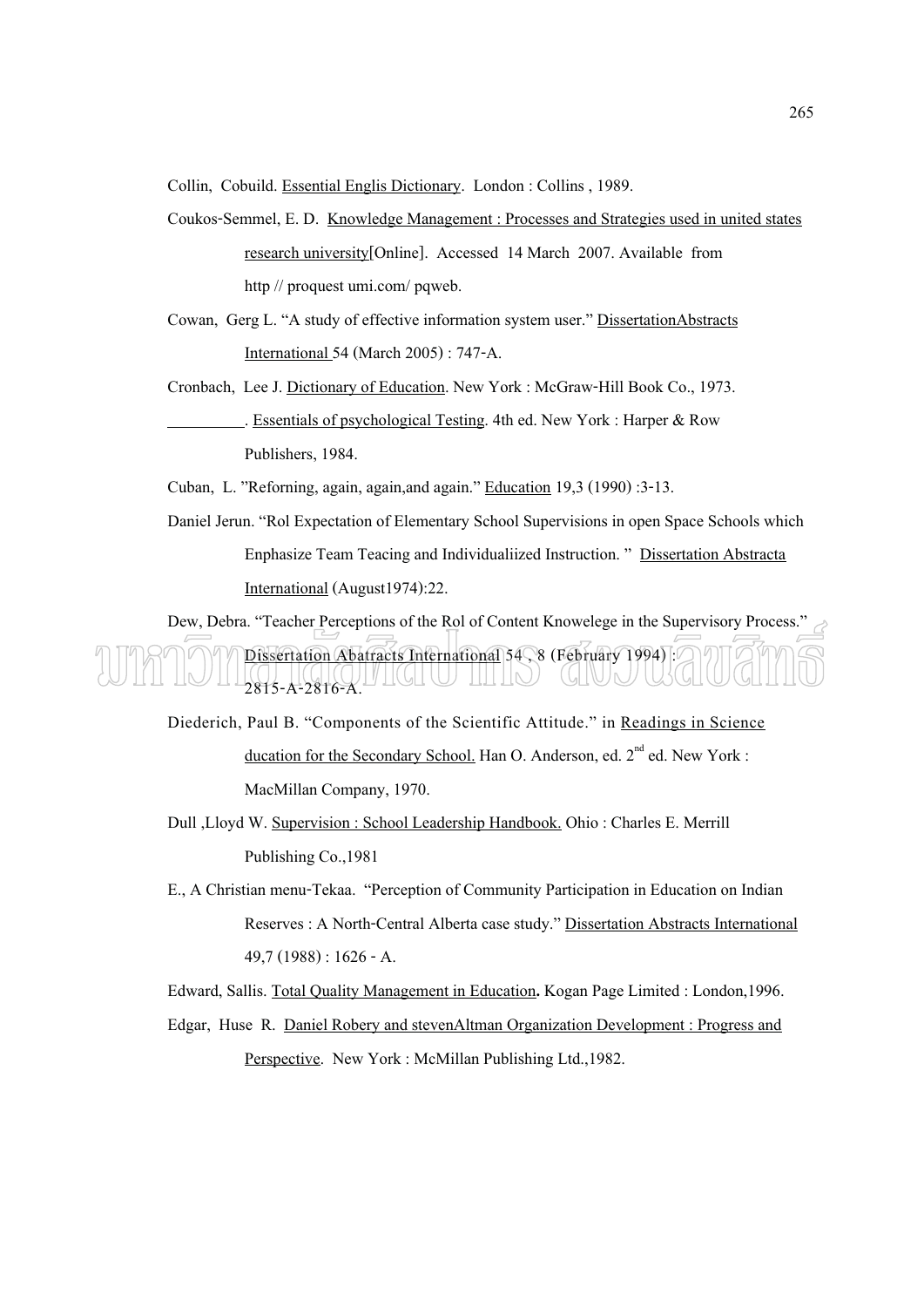- Ernest, Hilliard R. and Bower H. Gordon. Theories of Learning. 4th ed. Englewood Cliffs, N.J. : Prentice-Hall, 1975.
- Eye, Glen G., Lanore A. Netzer and Robert D. Krey. Supervision of Instruction. 2nd ed. New York : Harper & Row, 1971.
- Fidler, Dagny A. "Supervisiory skill, Knoeledge, and values Perecived as Important by Specciel Education Sopervisors and Their Teacher." PH.D.dissertation,University of lllinois at Urbarn-Phi Delta Kappa,1973.
- Finn, C.E. "A mea-evaluation." International Journal of Education Research 27, 2 (1997):159-174.
- Garubo, Raymond C. and Wiilliam.S Rothstein. Suportive Suppervision in Schools. London :Greenwood Oress,1998.
- Glatthorn, Allan A. Differentiated Supervision. Washington D.C.: Association for Supervision and Curriculum Development, 1984.

Glickman, Carl., Stephen P. Gordon and Jovita M. Ross – Gordon. Suppervision and

## Instruction : A Developmental Approach.  $3<sup>th</sup>$  ed. Massachusette : Allen and  $Bacon, Inc., 1995.$

.Supervision and Instruction: Leadership: A Developmental Approach. 7<sup>th</sup> ed. Boston: Allyn and Bacon, Inc., 2007.

- Goldhammer, Robert. Clinical Supervision. New York: Holt, Rinchert and Winston, 1969.
- Good, Carter V. Dictionary of Education. New York : McGraw-Hill Bok Company, Inc., 1959.
- Harris, Ben M. Supervisory Behavior in Education. New York : University of Texas Press, 1963.
- Harris, Ben M. Supervisory Behavior in Education. 2<sup>nd</sup> ed. Englewood Cliffs,

New Jersey : Prentice-Hall, 1975.

Harris, Ben M. Supervisory behavior in education. Englewood Cliffs, N.J. :

Prentice-Hall, 1985.

Jeran, Danienl. "Role Expectation of Elementary Schoool Principal as Instructionl Leader : The Efficiency of the Definitive Model of Supervision." Dissertation Abstractc Internationnal 6 (1982 ):4881-A.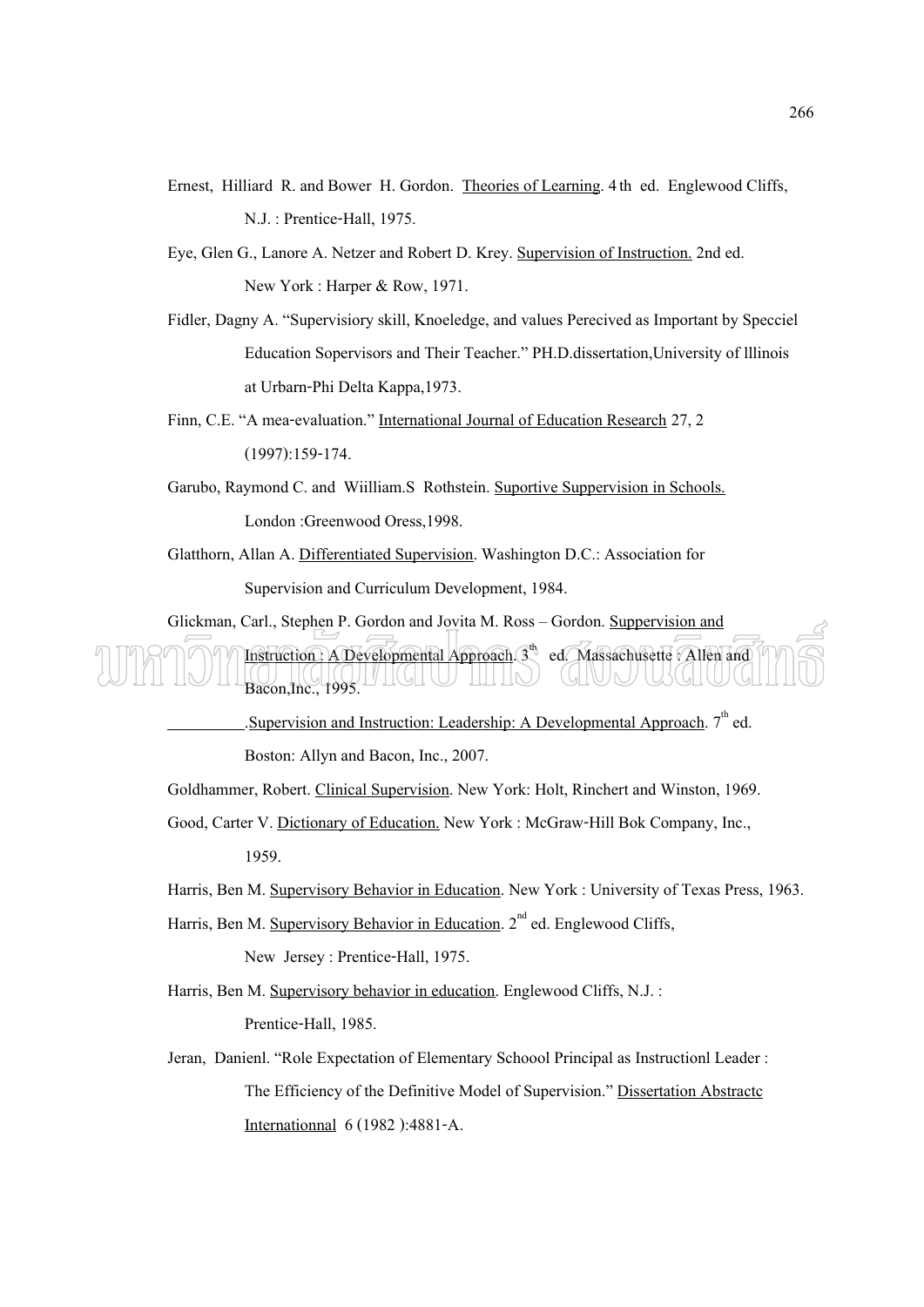- Jeran, Daniel. "Rol Expectation of Elementary School Supervisions in Open speced School Which Emphasized Team Team Teaching and Individualiized Instruction." Dissertation Abstracts International 36,5(August1975): 694-695.
- Kruskamp,William H.Instructional supervision and the role of high school department chairs [Online].Accessed 22 December 2007Available from http://www.lib.umi.com/dissertations/fullcit/3115457
- Lovell, John T. and Wiles Kimball. Supervision for Better Schools. 5th ed. Fnglewood Cliffs, New Jersey : Prentice-Hall, 1983.
- Macartney,Phyllis E. "The Development of a Process for the Supervision of Special Education Teachers." PH.D.dissertation,University of Colorado at Boulder,1987.
- Maduas, G.F., M.Scriven and D. L. Stufflebeam. Evaluation models:Viewpoints on Evaluation and Human Serviced Evaluation. Boston: Kluwer-Nijhoff Publication, 1983.

Mark, James R., Stoops Emery and Stoops Joyce King. Handbook of Educational Supervision : A Guide for the Practitioner. Boston : Ally and Bacon, Inc., 1973. Ministry of Education. Ministry of Education`s Structuer [Online]. Acsessed 5 November 2007.

Available from http://www.moe.org.th/45.doc.

- Ministry of Education. Ministry of Education`s Structuer [Online] .Acsessed 10 September 2007. Available from http://www.moe.org.th/10009 45.doc.
- Nattle T. "ATeaching and Learning Approach to Supervision Within a teacher Education Program." Jounal of Education For Teaching 14 ,2(1899) :125-133.
- Niska,John, M. Ph.d. "Examination of a Cooperative Leaning Supervision Training and Development Mode." Dissertation Abatracts International,52(May1992):3789-A.
- Olivia, Peter F. and Pawlas, E. George. Supervision for today's schools. New York : John Wiley& Son, Inc,2001.
- Oliva, Peter F. and George E. Pawlas. Supervision for Today's Schools. New York : John Wiley, 2001.
- Pajak, Edward. "Approaches to Clinical Supervision : Alternativees for lmproving. Instruction. Norwood, M.A. Christopher-Gordon Puplishers." 1992 .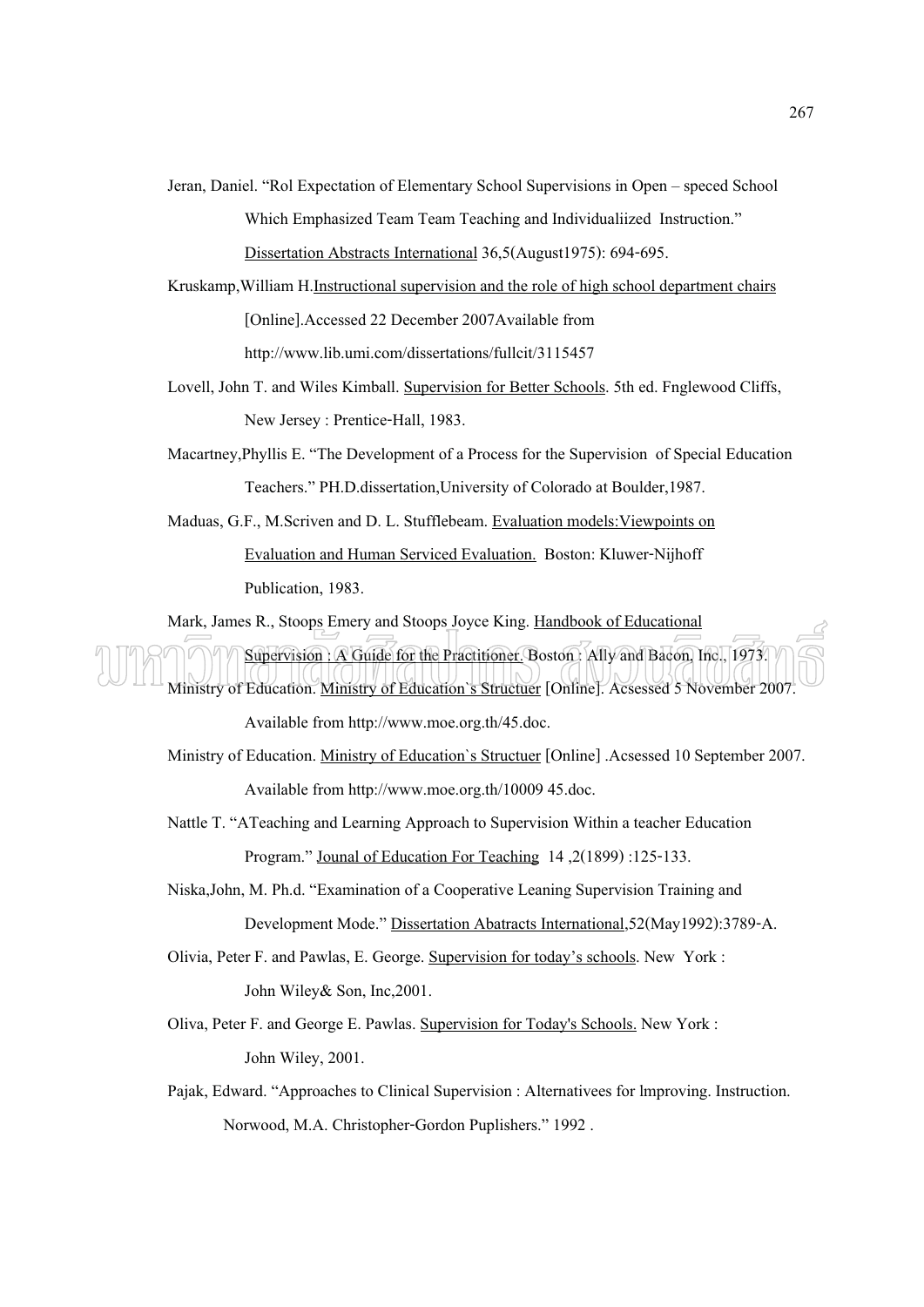Paul., Hersey and Blanchard Kenneth H. Management of Organizational Behavior.

New Jeesey: Prentice – Hall, Inc., 1972.

Pfiffner and Presthus. Public Admisistartion. New York : The Ronald Press Co., 1960.

- Phillips, Lawrence Jemes. "School Based Management. Expectations and Outcomes : Education 15 years after Implementation." Dissertation Abstracts,International, 1998.
- Rick, Beryl Louise 1995. " Professional Development and Burnout of Social Workers in Private Practice." Dissertation Abstracts. MAI 34/01 (February 1996) : 164.
- Risso, John F. Techers`and supervisors` perceptions of current and experiences [Online].Accessed 22 December 2007Available from

http://wwwlib.umi.com/dissertations/fullcit/3110901

Rentsch, JR., T.S. Heffner, and L.T. Duffy. "What You Know is What You Get from Experience Team Experience Related to Teamwork Schemas." Journal of Group &Organization Management 19 (July 1994) : 450-474.

Robbins, Stephen P. Management. 2nd ed. New Jersey : Englewood Cliff, 1988.

. Management. 3nd ed. New Jersey : Englewood Cliff, 1990. Roberts, Penny A. Characteristics of early adopters using educational Internetnetworks Internet

> teacher [CD-ROM]. 1998. Abstract from : Dissertation AdstractsInternational Item : 9908561.

- Roger, Everett M. Diffusion of innovations.  $5<sup>th</sup>$  ed. New York : A Division of simon & Schuster Inc., 1953.
- Saad M.Al-Madhi. The dimensions school supervision as Viewed by Saudi Arabia'Misinitry of Education and Riyadh School District supervisors [online].Accessed 22 december 2007. Available from http://www.umi.com/ dssertations/fullcit/3114807
- Searingen, Mildsed E. Supervision Foundation and Dimension. Boston : Allyn and Bacon Inc,. 1962.
- Sallis, Edward. Total Quality Management in Education. Kogan Page Limited : London,1996.
- Sallis, E. and G. Jones. Knowledge Management in Education. London : Kogan Page, 2002.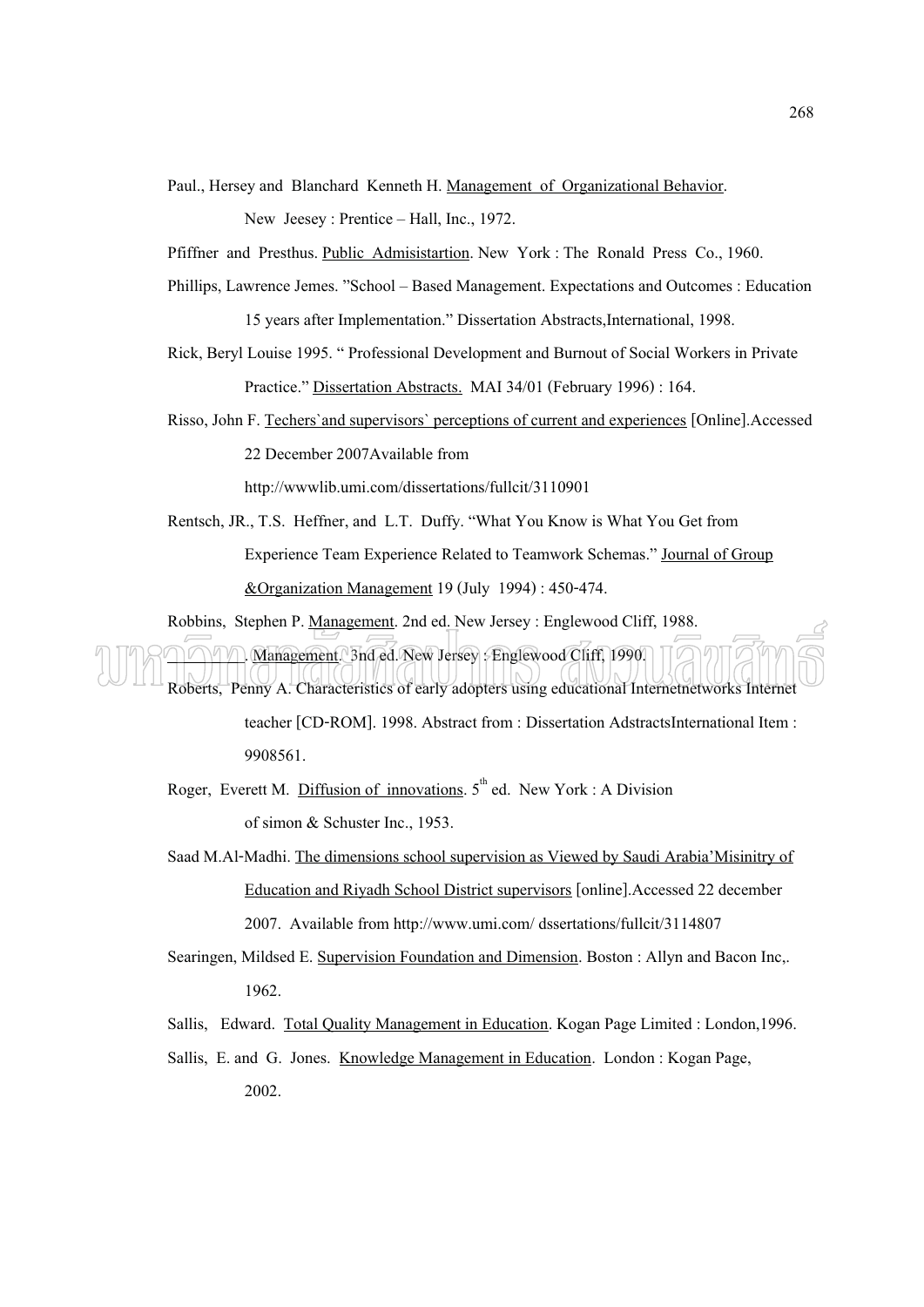Sandars, J. "Knowledge management : sharing Knowledge." Journal of Nursing Administration 111, 26 (May 2004) : 26-29.

Sergiovanni ,Thomas J.and Robert J. Starratte. Supervision Human Perspective. 4<sup>th</sup> ed. Supervision : A Redefinition.  $5<sup>th</sup>$  ed. New York : McGraw-Hill, Inc., 1993. New York: McGraw-Hill Book Co, 1988.

- Spears, Harold. Improving the Supervision of Instruction. New Jersey : Prentice-Hall, Inc., 1953.
- Stufflebeam, D.L. And Shinkfield J. A. Systematic Evaluation. Boston: Kluwer-NijHoff Publications, 1985.
- Sergiovanni, Thomas J. Handbook for Effective Department Leadership. (Massachusetts : Allyn and Bacon ,1984.
- Sergiovanni, Thomas J. and other. Educational Governance And Administration. Englewood Cliff New Jersey : Prentice-Hall Inc., 1980.

Shannon, Claude E. and Warren Weaver. The Mathematical Theory of Communication. Urbana, Illinois : The University of Illinois Press, 1949. Sheive, Linda Tinelii and Marian Beauchamp Schoenheit. "vision and the Work Life of Education

> Leaders." Yearbook of the Association for Supervision and Curriculum, Development, 1987.

Shin, Ching-Chun. Relationships among student attitudes motivation learningstyles learning strategies, patterns of learning of learning and achievement a formativeevaluation of distance education via web-based courses [CD-ROM]. 1998. Abstract form : Dissertation Abstracts International Item : 9911641.

Silins, Halia C. and Murry – Harvey. "What makes a good senior secondary school?." Dissertation Abstracts , International, 1999.

Simon, Smithberg and Thomson. Public Admisistarting. New York : Alfred a. Knopf.,1950.

Skurecki, M.H. "Building Positive Attitudes." Journal of Security Management 38 (July 1994) : 22-23.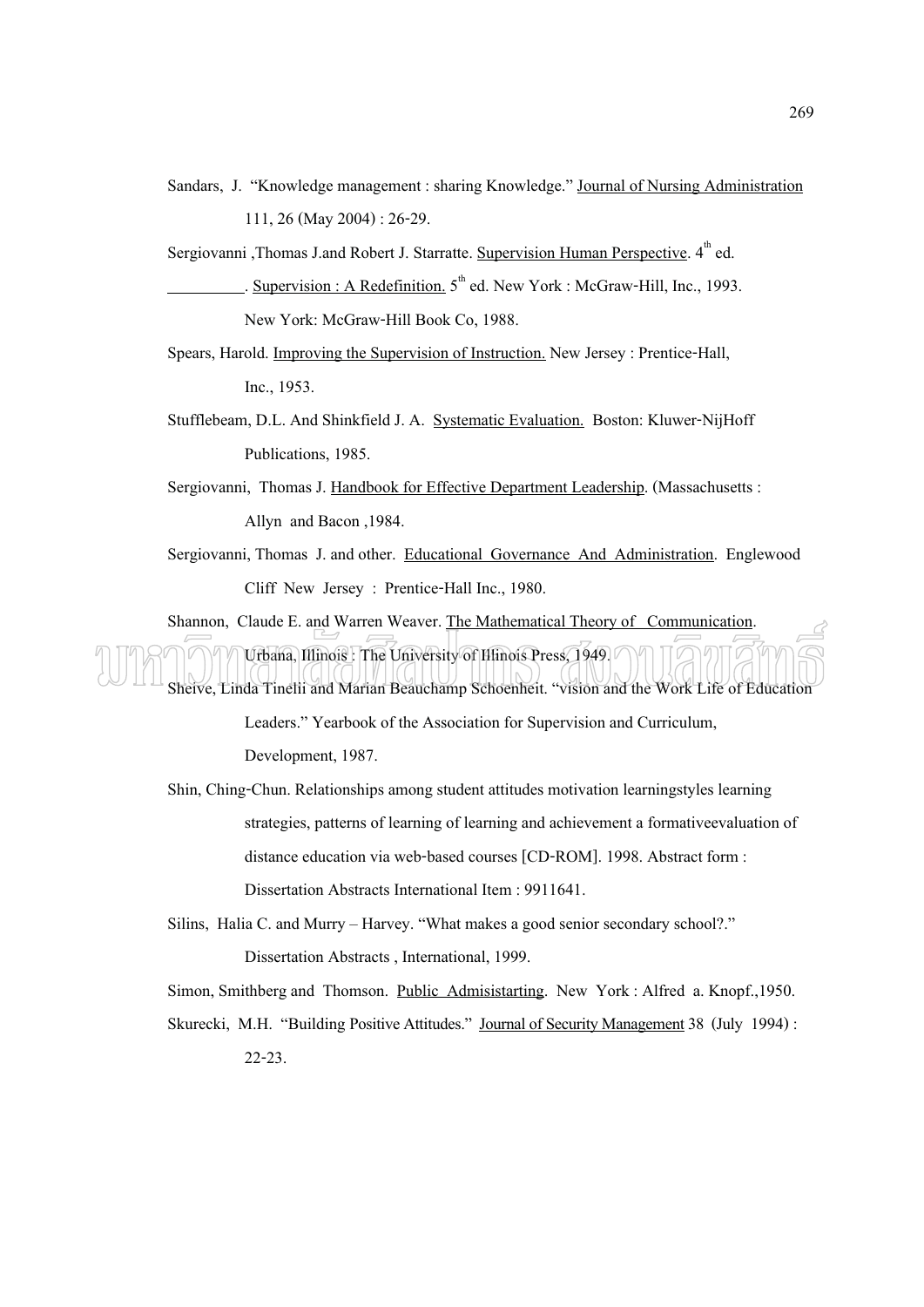Sookpreedee, Nipone. Thailand Competitive innovation strategies :Education Innovation. Bangkok : Amarin Printing and Publishing Public Company Limited , 2005.

- Stam, P. Journal from concept to practices : One company experience with the Learning Organization. New York: McGraw-Hill, 1997.
- Stephen, Knezevich. Administration of Public Education. New York : Harper & Row Publishers,1984.
- Stephen, Robbins P. Organization Behavior.  $9^{th}$  ed. New Jersey : Prentice Hall., 2001.
- Stoner, James A. and Edward R. Freeman. Management. 5th ed. Englewood Cliff, New Jersey : Prentice-Hall Inc., 1992.

Thomas J. Sergiovanni and Starratt Robert. Supervision : A Redefinition. 5<sup>th</sup> ed. New York : McGraw-Hill, Inc., 1993.อ้างถึงใน วัชรา เล่าเรียนดี. <u>การนิเทศการสอน (Supervision of Instruction</u>). นครปฐม: โรงพิมพพ์มหาวิทยาลัยสิลปากร,2548 .

Tilahan,Beyenc. "The Kind of School Supervision Need in Developing Countries Case Study Ethiopia."Dissertation Abstractc Internationnal46,7 (January 1983) :2163-A. Trethaway, Edwin H. "The Principles of Supervision." ใน คู่มือนิเทศการศึกษา 21. กรุงเทพฯ: กรุงเทพการพิมพ์, 2504.

- Tannebaum, Robert , Irving R. Weschler, and Fred Massarik. Leadership and Organization : A Behavioral Science Approach. New York : McGraw – Hill Book Company, 1959.
- Tannenbaum, Robert and Others , Leadership and Organization. New York : McGraw Hill, Book Company, 1969.

Terry, George R. Principles of Management. 3rd ed. Homewood : Richard D. Irwin, Inc., 1960.

. Principles of Management. Illinois : Richard D. Lewin, 1977.

The Grolier Interantional Dictionary. Grolier Incorporated. Donbery : Connecticult., 1992. Wiles, Jon and Joseph. Bondi. Supervision : A Guide to Practice end ed; Charles E.

> Merrill Publishing Company, Columbus .Ohio : ABell r Howell Company, 1983.